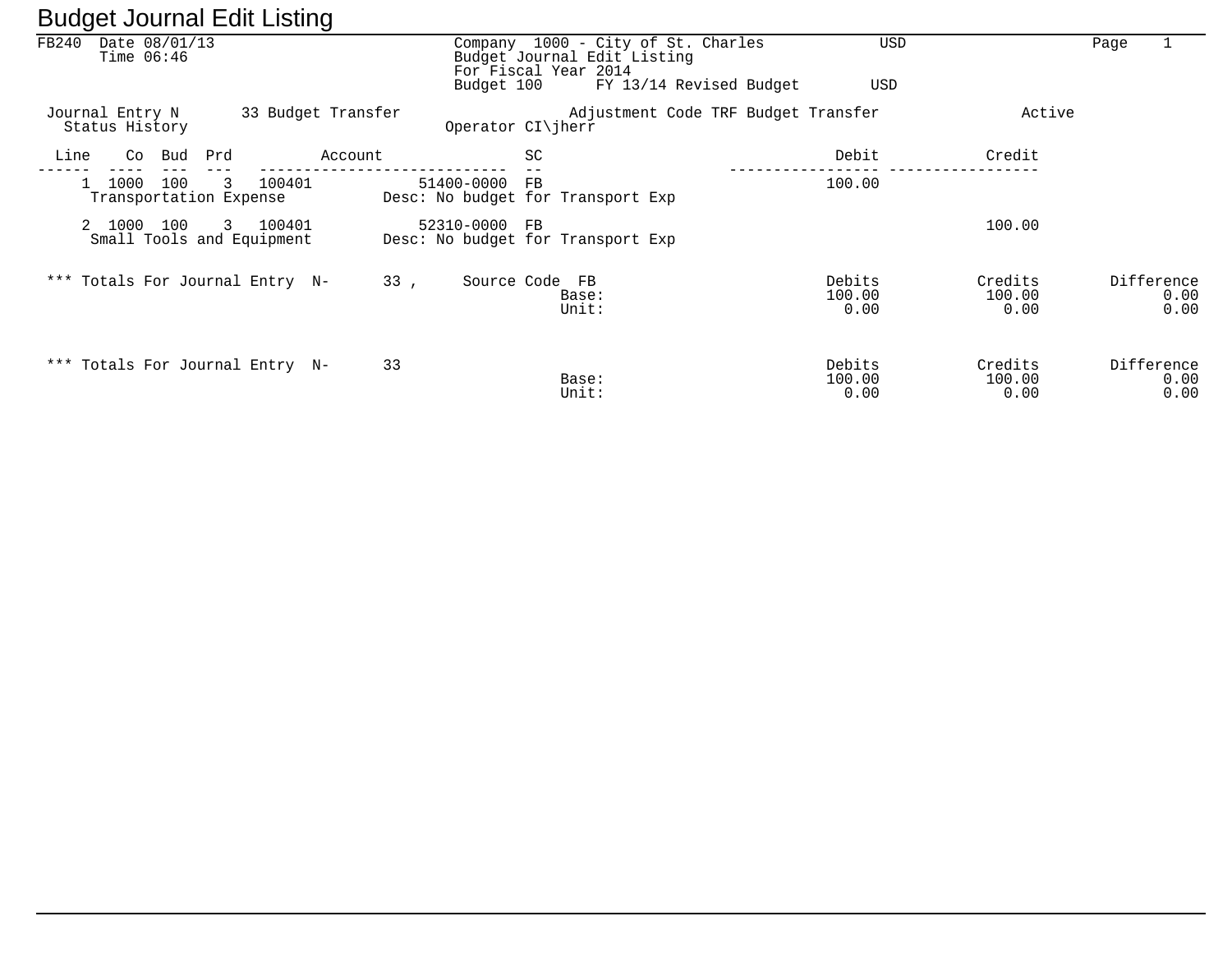|       |                                         | ີ                  |            |                                                                                           |                                     |                           |                            |
|-------|-----------------------------------------|--------------------|------------|-------------------------------------------------------------------------------------------|-------------------------------------|---------------------------|----------------------------|
| FB240 | Date 08/01/13<br>Time $06:46$           |                    |            | Company 1000 - City of St. Charles<br>Budget Journal Edit Listing<br>For Fiscal Year 2014 |                                     | <b>USD</b>                | 2<br>Page                  |
|       |                                         |                    |            | Budget 100                                                                                | FY 13/14 Revised Budget             | USD                       |                            |
|       | Journal Entry N<br>Status History       | 34 Budget Transfer |            | Operator CI\jherr                                                                         | Adjustment Code TRF Budget Transfer | Active                    |                            |
| Line  | Bud<br>Co                               | Prd                | Account    | SC                                                                                        | Debit                               | Credit                    |                            |
|       | 100<br>1000<br>Registration and Fees    | 3<br>100510        | 51300-0000 | FB<br>Desc: For APWA conference registrati                                                | 843.00                              |                           |                            |
|       | 2 1000<br>100<br>Transportation Expense | 3 100510           | 51400-0000 | FB.<br>Desc: For APWA conference registrati                                               |                                     | 843.00                    |                            |
|       | *** Totals For Journal Entry N-         |                    | 34,        | Source Code FB<br>Base:<br>Unit:                                                          | Debits<br>843.00<br>0.00            | Credits<br>843.00<br>0.00 | Difference<br>0.00<br>0.00 |
|       | *** Totals For Journal Entry N-         |                    | 34         | Base:<br>Unit:                                                                            | Debits<br>843.00<br>0.00            | Credits<br>843.00<br>0.00 | Difference<br>0.00<br>0.00 |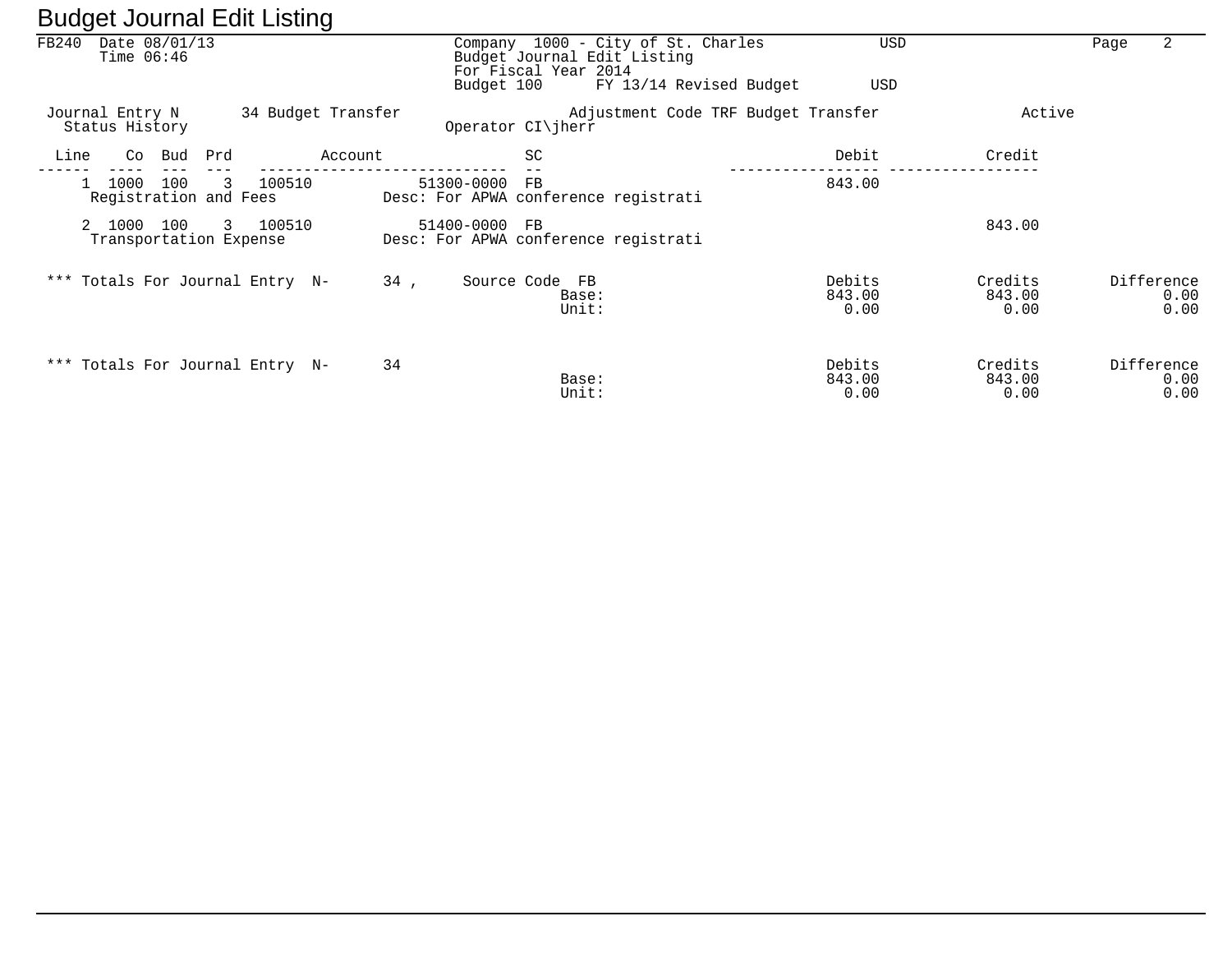| ັ     |                                   |     |              |                                     | ັ                  |                                                     |                                                                                           |                         |                                     |     |                              |      |                            |
|-------|-----------------------------------|-----|--------------|-------------------------------------|--------------------|-----------------------------------------------------|-------------------------------------------------------------------------------------------|-------------------------|-------------------------------------|-----|------------------------------|------|----------------------------|
| FB240 | Date 08/01/13<br>Time $06:46$     |     |              |                                     |                    |                                                     | Company 1000 - City of St. Charles<br>Budget Journal Edit Listing<br>For Fiscal Year 2014 |                         |                                     | USD |                              | Page | 3                          |
|       |                                   |     |              |                                     |                    | Budget 100                                          |                                                                                           | FY 13/14 Revised Budget |                                     | USD |                              |      |                            |
|       | Journal Entry N<br>Status History |     |              |                                     | 35 Budget Addition | Operator CI\jherr                                   |                                                                                           |                         | Adjustment Code ADD Budget Addition |     | Active                       |      |                            |
| Line  | Co                                | Bud | Prd          |                                     | Account            | SC                                                  |                                                                                           |                         | Debit                               |     | Credit                       |      |                            |
|       | 1000                              | 100 | 3            | 100401<br>Other Contracted Services |                    | 54399-0000<br>FB.<br>Desc: For settlement agreement |                                                                                           |                         | 17,500.00                           |     |                              |      |                            |
|       | 2 1000<br>Available Resources     | 100 | $\mathbf{3}$ | 100900                              |                    | 31199-0000<br>FB.<br>Desc: For settlement agreement |                                                                                           |                         |                                     |     | 17,500.00                    |      |                            |
|       |                                   |     |              | *** Totals For Journal Entry N-     | 35,                | Source Code FB                                      | Base:<br>Unit:                                                                            |                         | Debits<br>17,500.00<br>0.00         |     | Credits<br>17,500.00<br>0.00 |      | Difference<br>0.00<br>0.00 |
|       |                                   |     |              | *** Totals For Journal Entry N-     | 35                 |                                                     | Base:<br>Unit:                                                                            |                         | Debits<br>17,500.00<br>0.00         |     | Credits<br>17,500.00<br>0.00 |      | Difference<br>0.00<br>0.00 |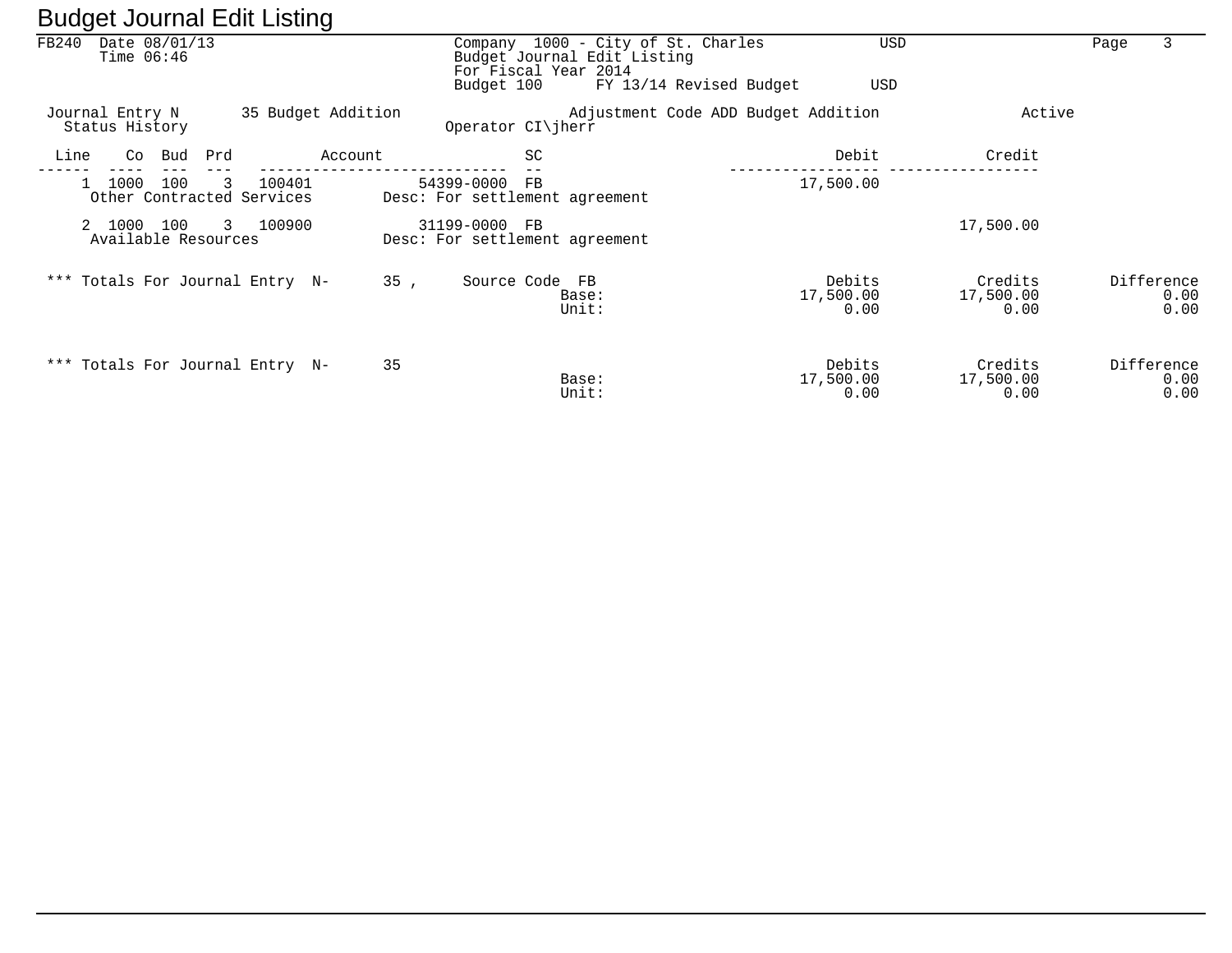| FB240<br>Date 08/01/13<br>Time $06:46$ |                                                           |                             | Company 1000 - City of St. Charles<br>Budget Journal Edit Listing<br>For Fiscal Year 2014<br>Budget 100 | USD<br>FY 13/14 Revised Budget<br>USD                     |                              | 4<br>Page                  |
|----------------------------------------|-----------------------------------------------------------|-----------------------------|---------------------------------------------------------------------------------------------------------|-----------------------------------------------------------|------------------------------|----------------------------|
| Journal Entry N<br>Status History      |                                                           | 36 Roll Forward Encumbrance | Operator CI\jherr                                                                                       | Adjustment Code RFE Roll Forward of Budget for Enc Active |                              |                            |
| Line<br>Co Bud                         | Prd<br>Account                                            |                             | SC                                                                                                      | Debit                                                     | Credit                       |                            |
| 1000<br>100<br>$\mathbf{1}$            | 801600<br>$\overline{1}$<br>Motor Vehicles - Replacements | 56001-0000 FB               | Desc: R/F PO 74975 Escape (MV6000)                                                                      | 23,357.00                                                 |                              |                            |
| 100<br>2 1000                          | 801900<br>$\mathbf{1}$<br>Budget Roll Forward-PO's        | 31198-0000 FB               | Desc: R/F PO 74975 Escape (MV6000)                                                                      |                                                           | 23,357.00                    |                            |
|                                        | *** Totals For Journal Entry N-                           | 36,                         | Source Code FB<br>Base:<br>Unit:                                                                        | Debits<br>23,357.00<br>0.00                               | Credits<br>23,357.00<br>0.00 | Difference<br>0.00<br>0.00 |
|                                        | *** Totals For Journal Entry N-                           | 36                          | Base:<br>Unit:                                                                                          | Debits<br>23,357.00<br>0.00                               | Credits<br>23,357.00<br>0.00 | Difference<br>0.00<br>0.00 |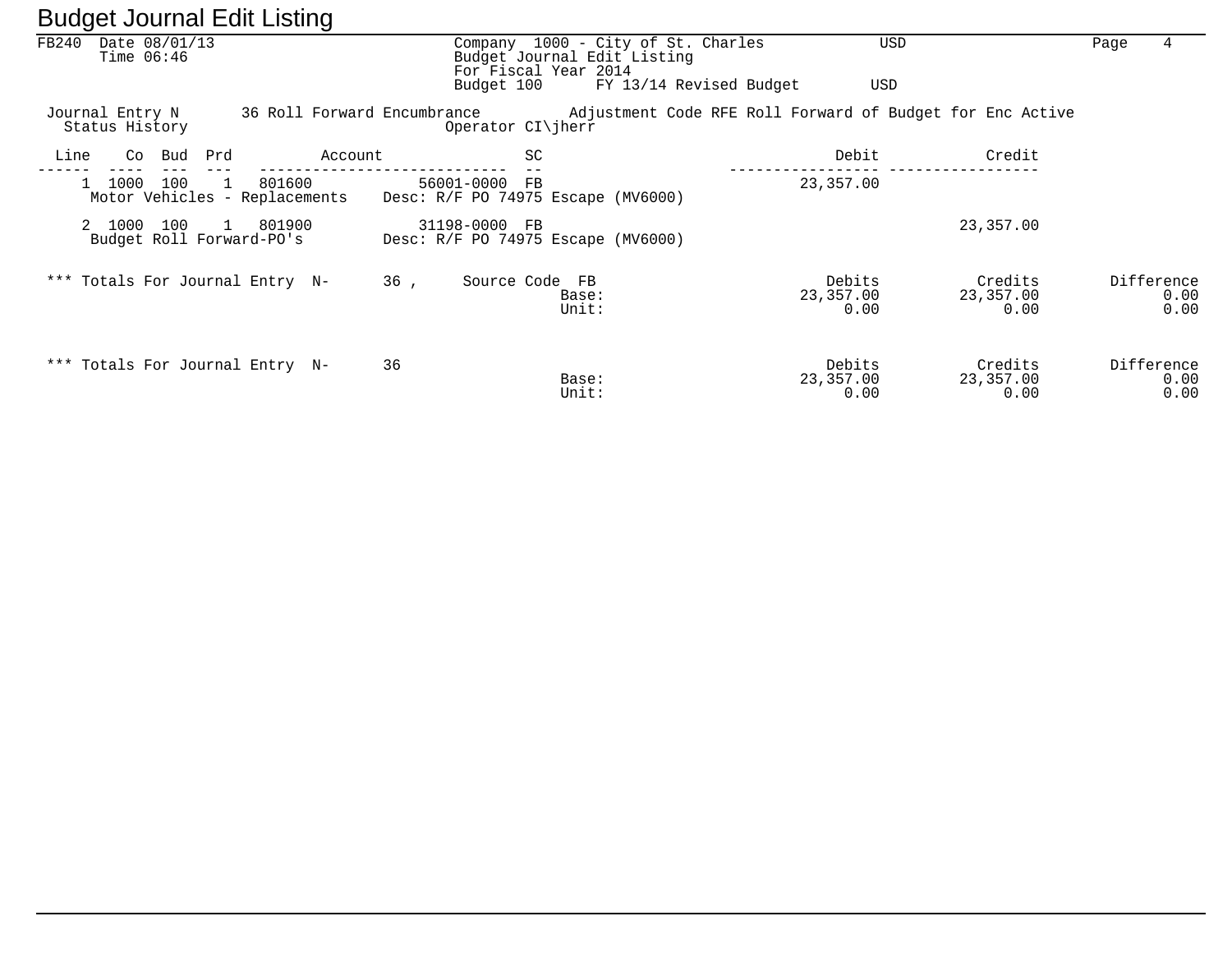| ັ                                                                        |                                                                                                                                    |                             |                              |                            |
|--------------------------------------------------------------------------|------------------------------------------------------------------------------------------------------------------------------------|-----------------------------|------------------------------|----------------------------|
| FB240<br>Date 08/01/13<br>Time $06:46$                                   | Company 1000 - City of St. Charles<br>Budget Journal Edit Listing<br>For Fiscal Year 2014<br>FY 13/14 Revised Budget<br>Budget 100 | USD<br>USD                  |                              | Page<br>5                  |
| 37 Budget Addition<br>Journal Entry N<br>Status History                  | Adjustment Code ADD Budget Addition<br>Operator CI\jherr                                                                           |                             | Active                       |                            |
| Line<br>Co Bud Prd<br>Account                                            | SC                                                                                                                                 | Debit                       | Credit                       |                            |
| 100<br>801600<br>$\overline{3}$<br>1000<br>Motor Vehicles - Replacements | 56001-0000 FB<br>Desc: For repl of totaled B&CE vehic                                                                              | 26,010.00                   |                              |                            |
| 2 1000 100<br>3 801900<br>Available Resources                            | 31199-0000 FB<br>Desc: For repl of totaled B&CE vehic                                                                              |                             | 26,010.00                    |                            |
| 1 100200<br>3 1000 100<br>Transportation Expense                         | 51400-0000 FB<br>Desc: For April mileage paid in May                                                                               | 226.00                      |                              |                            |
| 100<br>1 100900<br>4 1000<br>Budget Roll Forward-Projects                | 31197-0000 FB<br>Desc: For April mileage paid in May                                                                               |                             | 226.00                       |                            |
| *** Totals For Journal Entry N-                                          | 37.<br>Source Code FB<br>Base:<br>Unit:                                                                                            | Debits<br>26,236.00<br>0.00 | Credits<br>26,236.00<br>0.00 | Difference<br>0.00<br>0.00 |
| *** Totals For Journal Entry N-                                          | 37<br>Base:<br>Unit:                                                                                                               | Debits<br>26,236.00<br>0.00 | Credits<br>26,236.00<br>0.00 | Difference<br>0.00<br>0.00 |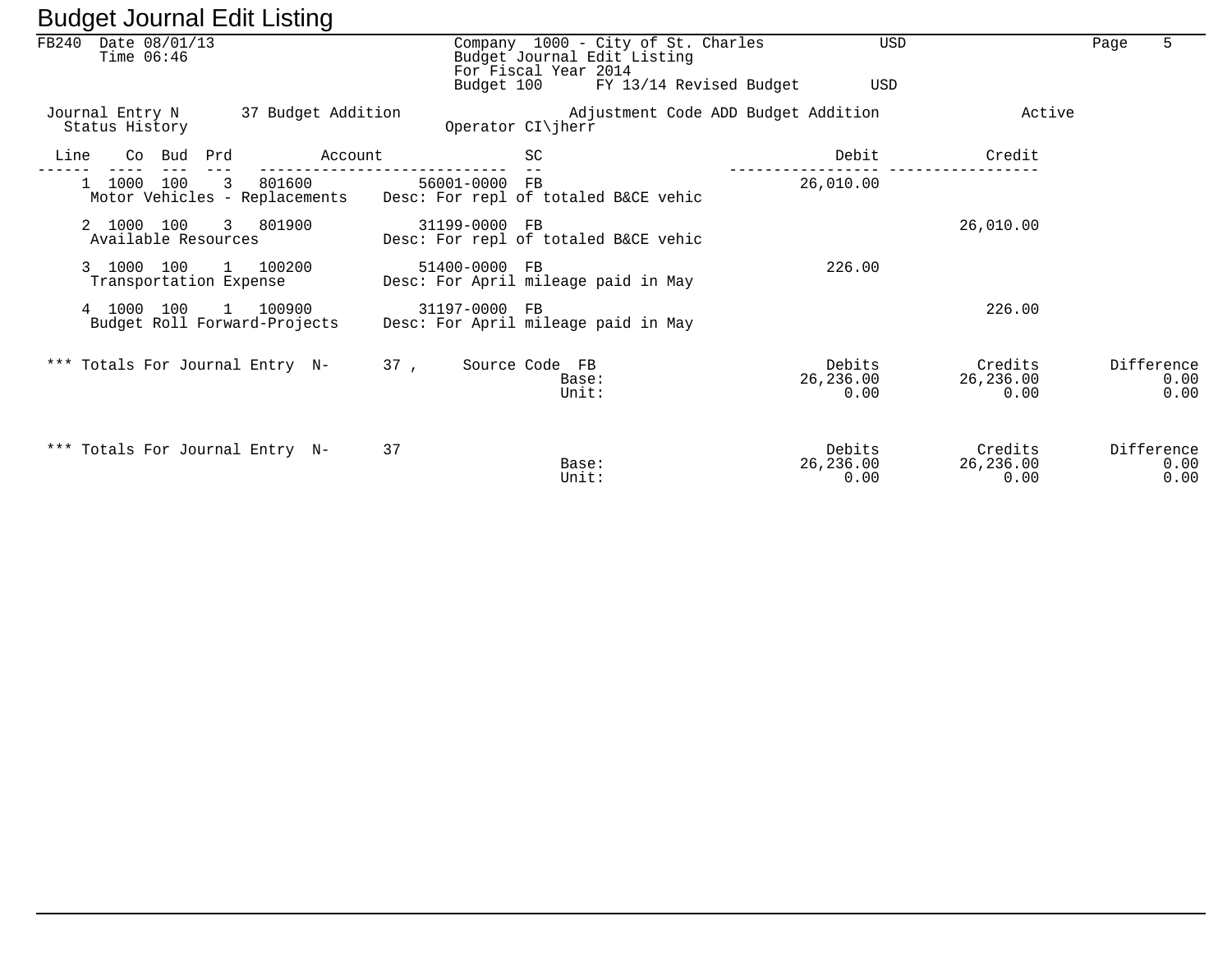|       |                                   |     |     |               | ີ       |     |                                           |             |                                                                                                                      |  |                            |                             |      |                            |
|-------|-----------------------------------|-----|-----|---------------|---------|-----|-------------------------------------------|-------------|----------------------------------------------------------------------------------------------------------------------|--|----------------------------|-----------------------------|------|----------------------------|
| FB240 | Date 08/01/13<br>Time $06:46$     |     |     |               |         |     | Budget 100                                |             | Company 1000 - City of St. Charles<br>Budget Journal Edit Listing<br>For Fiscal Year 2014<br>FY 13/14 Revised Budget |  | <b>USD</b><br>USD          |                             | Page | 6                          |
|       | Journal Entry N<br>Status History |     |     | 38 Budget Add |         |     | Operator $CI\ $ herr                      |             | Adjustment Code ADD Budget Addition                                                                                  |  |                            | Active                      |      |                            |
| Line  | Co                                | Bud | Prd |               | Account |     |                                           | SC          |                                                                                                                      |  | Debit                      | Credit                      |      |                            |
|       | 1000<br>General Legal             | 100 | 3   | 503661        |         |     | 54110-0000<br>Desc: For First St legal    | $_{\rm FB}$ |                                                                                                                      |  | 1,000.00                   |                             |      |                            |
|       | 2 1000<br>Available Resources     | 100 | 3   | 503900        |         |     | 31199-0000 FB<br>Desc: For First St legal |             |                                                                                                                      |  |                            | 1,000.00                    |      |                            |
|       | *** Totals For Journal Entry N-   |     |     |               |         | 38, |                                           |             | Source Code FB<br>Base:<br>Unit:                                                                                     |  | Debits<br>1,000.00<br>0.00 | Credits<br>1,000.00<br>0.00 |      | Difference<br>0.00<br>0.00 |
|       | *** Totals For Journal Entry N-   |     |     |               |         | 38  |                                           |             | Base:<br>Unit:                                                                                                       |  | Debits<br>1,000.00<br>0.00 | Credits<br>1,000.00<br>0.00 |      | Difference<br>0.00<br>0.00 |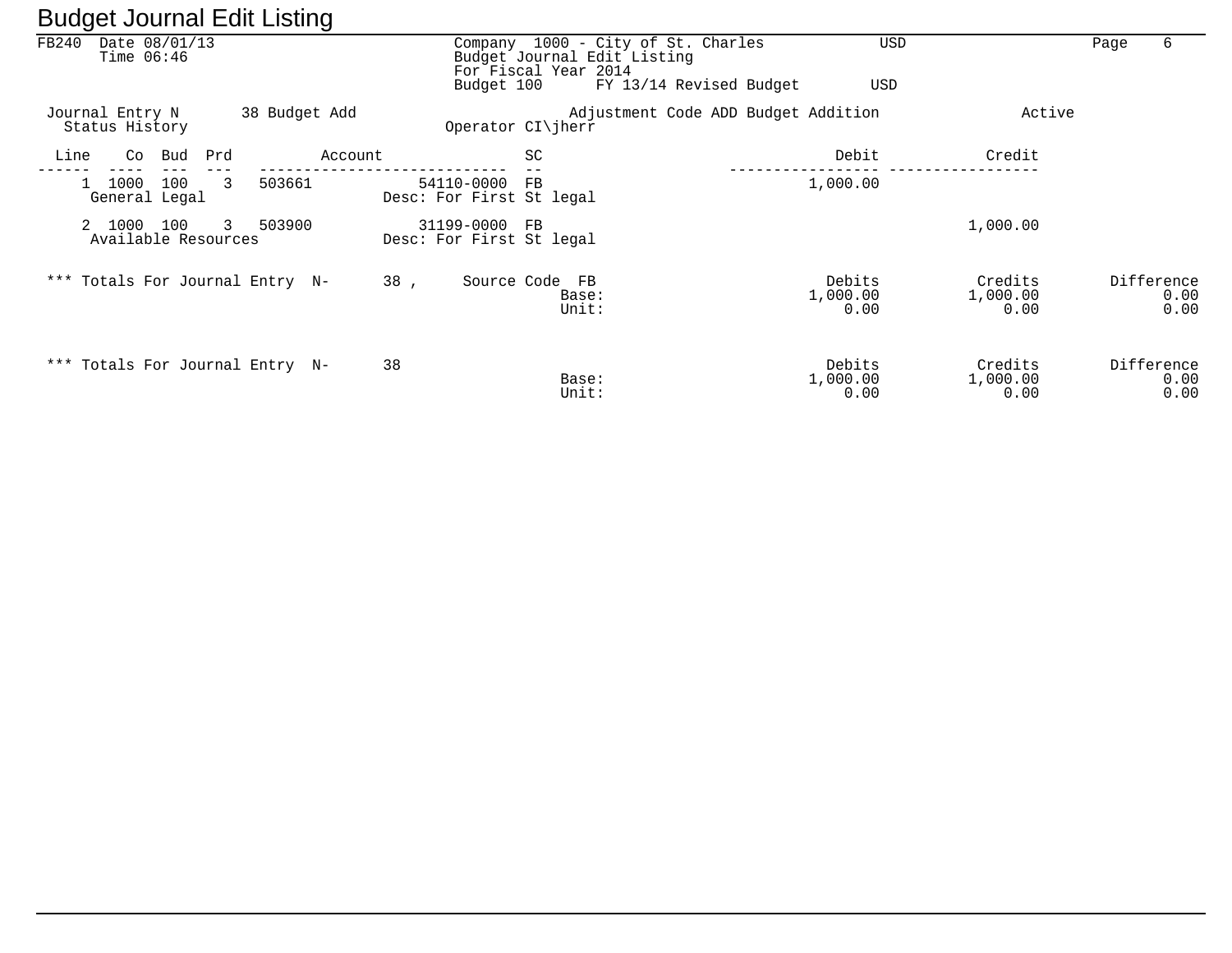| ັ     |                                      |     | ັ             |               |                                                                                           |                                     |                            |                             |            |              |
|-------|--------------------------------------|-----|---------------|---------------|-------------------------------------------------------------------------------------------|-------------------------------------|----------------------------|-----------------------------|------------|--------------|
| FB240 | Date 08/01/13<br>Time $06:46$        |     |               |               | Company 1000 - City of St. Charles<br>Budget Journal Edit Listing<br>For Fiscal Year 2014 |                                     | USD                        |                             | Page       | 7            |
|       |                                      |     |               |               | Budget 100                                                                                | FY 13/14 Revised Budget             | USD                        |                             |            |              |
|       | Journal Entry N<br>Status History    |     | 39 Budget Add |               | Operator $CI\$ iherr                                                                      | Adjustment Code ADD Budget Addition |                            | Active                      |            |              |
| Line  | Bud<br>Co                            | Prd | Account       |               | SC                                                                                        |                                     | Debit                      | Credit                      |            |              |
|       | 100<br>1000<br>Computer Equipment    | 3   | 200520        | 56004-0000    | FB<br>Desc: Add for computer replacement                                                  |                                     | 1,057.00                   |                             |            |              |
|       | 2 1000<br>100<br>Available Resources | 3   | 200900        | 31199-0000 FB | Desc: Add for computer replacement                                                        |                                     |                            | 1,057.00                    |            |              |
|       | *** Totals For Journal Entry N-      |     |               | 39,           | Source Code FB<br>Base:<br>Unit:                                                          |                                     | Debits<br>1,057.00<br>0.00 | Credits<br>1,057.00<br>0.00 | Difference | 0.00<br>0.00 |
|       | *** Totals For Journal Entry N-      |     |               | 39            | Base:<br>Unit:                                                                            |                                     | Debits<br>1,057.00<br>0.00 | Credits<br>1,057.00<br>0.00 | Difference | 0.00<br>0.00 |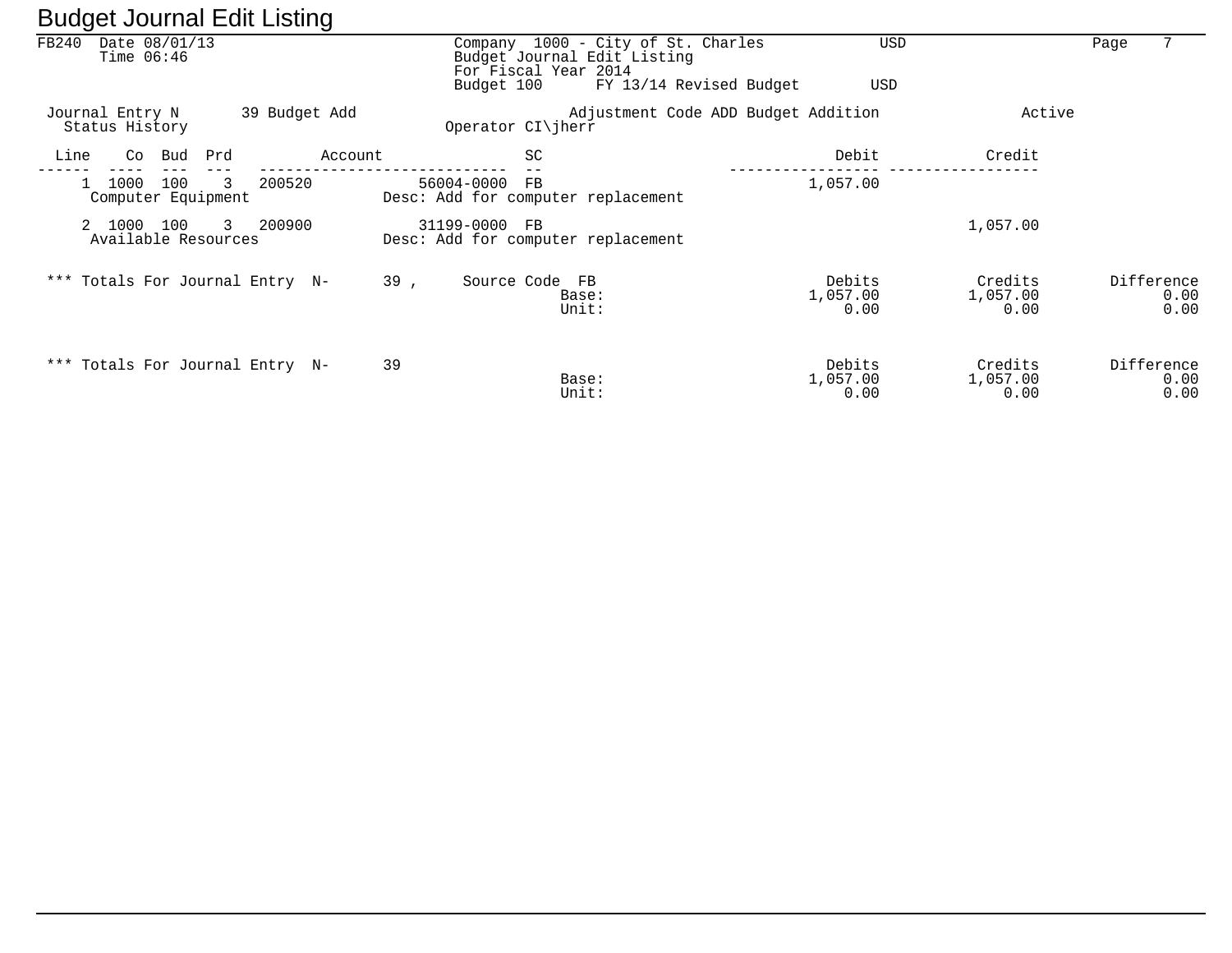|      | FB240 Date 08/01/13<br>Time $06:46$ |        |              |                                 |                    | For Fiscal Year 2014<br>Budget 100 | Company 1000 - City of St. Charles<br>Budget Journal Edit Listing | FY 13/14 Revised Budget | <b>USD</b><br>USD          |                             | Page | 8                          |
|------|-------------------------------------|--------|--------------|---------------------------------|--------------------|------------------------------------|-------------------------------------------------------------------|-------------------------|----------------------------|-----------------------------|------|----------------------------|
|      | Journal Entry N<br>Status History   |        |              |                                 | 40 Budget Transfer | Operator CI\jherr                  | Adjustment Code TRF Budget Transfer                               |                         |                            | Active                      |      |                            |
| Line |                                     | Co Bud | Prd          |                                 | Account            | <b>SC</b>                          |                                                                   |                         | Debit                      | Credit                      |      |                            |
|      | 1000<br>General Legal               | 100    | 3            | 513500                          |                    | 54110-0000 FB                      | Desc: Legal costs for VFW property                                |                         | 1,960.00                   |                             |      |                            |
|      | 2 1000 100<br>Land Improvements     |        | $\mathbf{3}$ | 513500                          |                    | 56101-0000 FB                      | Desc: Legal costs for VFW property                                |                         |                            | 1,960.00                    |      |                            |
|      | 3 1000 100<br>Land                  |        |              | 3 513500                        |                    | 56100-0000 FB                      | Desc: Add'l closing costs/VFW prop                                |                         | 377.00                     |                             |      |                            |
|      | 4 1000<br>Land Improvements         | 100    | 3            | 513500                          |                    | 56101-0000 FB                      | Desc: Add'l closing costs/VFW prop                                |                         |                            | 377.00                      |      |                            |
|      |                                     |        |              | *** Totals For Journal Entry N- | 40,                | Source Code FB                     | Base:<br>Unit:                                                    |                         | Debits<br>2,337.00<br>0.00 | Credits<br>2,337.00<br>0.00 |      | Difference<br>0.00<br>0.00 |
|      |                                     |        |              | *** Totals For Journal Entry N- | 40                 |                                    | Base:<br>Unit:                                                    |                         | Debits<br>2,337.00<br>0.00 | Credits<br>2,337.00<br>0.00 |      | Difference<br>0.00<br>0.00 |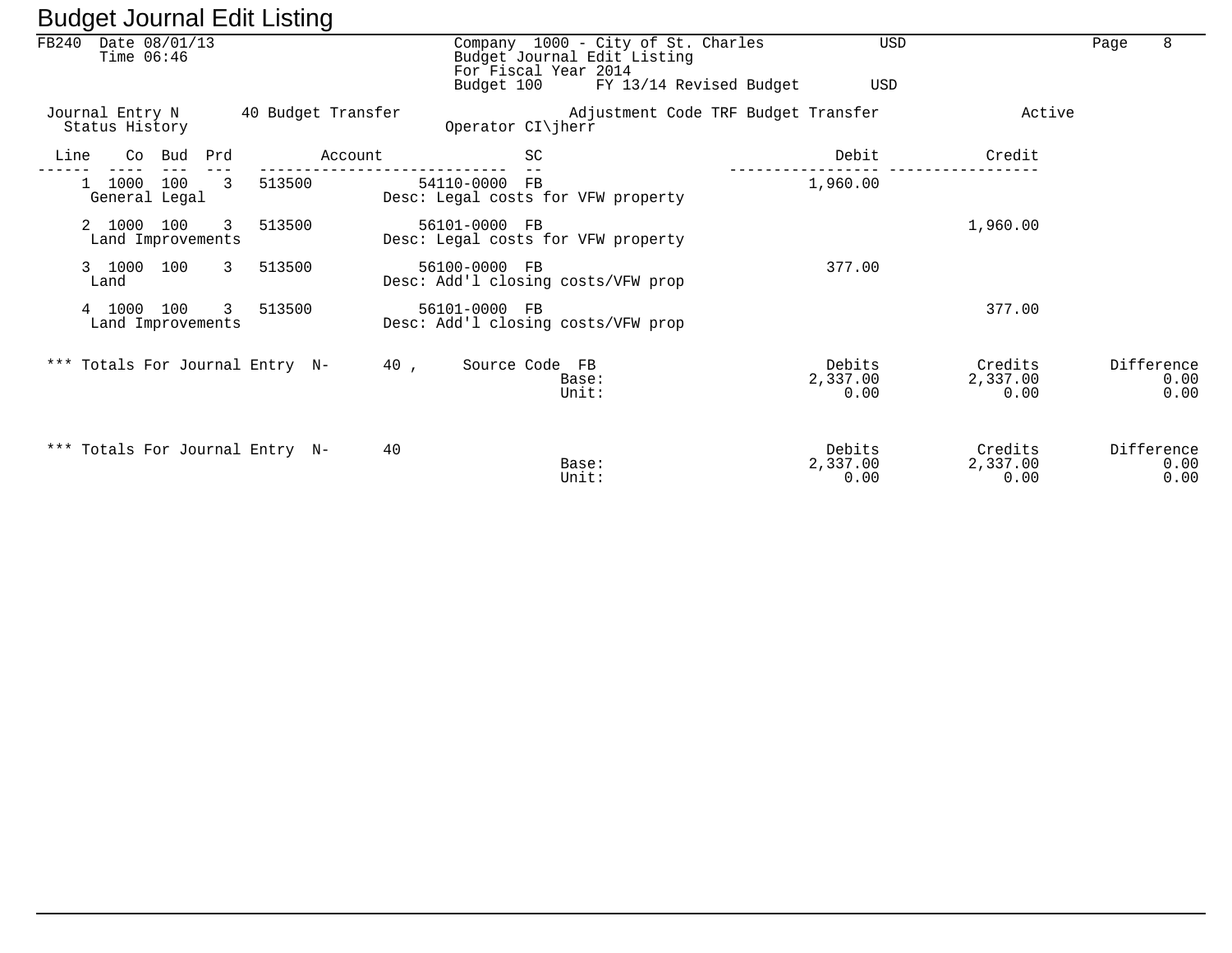| FB240 Date 08/01/13<br>Time $06:46$                  | Company 1000 - City of St. Charles<br>Budget Journal Edit Listing               | <b>USD</b>               |                           | 9<br>Page                  |
|------------------------------------------------------|---------------------------------------------------------------------------------|--------------------------|---------------------------|----------------------------|
|                                                      | For Fiscal Year 2014<br>Budget 100 FY 13/14 Revised Budget                      | USD                      |                           |                            |
| Journal Entry N 41 Budget Add<br>Status History      | Adjustment Code ADD Budget Addition<br>Operator CI\jherr                        |                          | Active                    |                            |
| Co Bud Prd<br>Line<br>Account                        | <b>SC</b>                                                                       | Debit                    | Credit                    |                            |
| 1 1000 100 3 100600                                  | 55203-0000 FB<br>Recording and Filing Fees Desc: Recording/filing fees-Dev Reim | 136.00                   |                           |                            |
| 2 1000 100 3 100999<br>Dev Fees-Planning O/S Consult | 45100-0000 FB<br>Desc: Recording/filing fees-Dev Reim                           |                          | 136.00                    |                            |
| 3 1000 100<br>3 100610<br>Recording and Filing Fees  | 55203-0000 FB<br>Desc: Recording/filing fees-SSA                                | 52.00                    |                           |                            |
| 4 1000 100<br>3 100611<br>Recording and Filing Fees  | 55203-0000 FB<br>Desc: Recording/filing fees-SSA                                | 52.00                    |                           |                            |
| 5 1000 100<br>3 100900<br>Available Resources        | 31199-0000 FB<br>Desc: Recording/filing fees-SSA                                |                          | 104.00                    |                            |
| *** Totals For Journal Entry N-                      | 41,<br>Source Code FB<br>Base:<br>Unit:                                         | Debits<br>240.00<br>0.00 | Credits<br>240.00<br>0.00 | Difference<br>0.00<br>0.00 |
| *** Totals For Journal Entry N-                      | 41<br>Base:<br>Unit:                                                            | Debits<br>240.00<br>0.00 | Credits<br>240.00<br>0.00 | Difference<br>0.00<br>0.00 |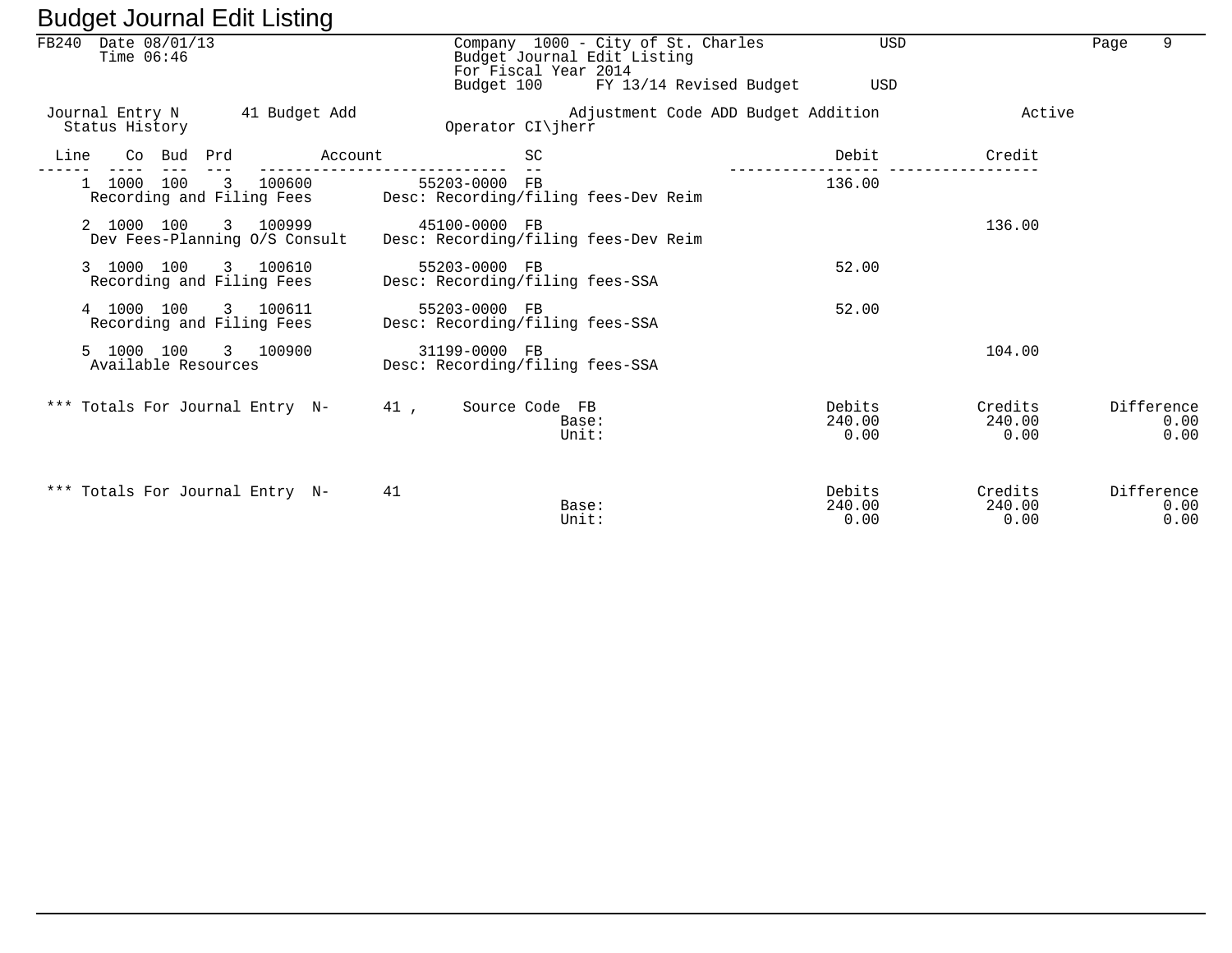| ີ                                      | ີ                  |                                         |                                                                                                                      |                                     |                           |                            |
|----------------------------------------|--------------------|-----------------------------------------|----------------------------------------------------------------------------------------------------------------------|-------------------------------------|---------------------------|----------------------------|
| FB240<br>Date 08/01/13<br>Time $06:46$ |                    | Budget 100                              | Company 1000 - City of St. Charles<br>Budget Journal Edit Listing<br>For Fiscal Year 2014<br>FY 13/14 Revised Budget | <b>USD</b><br>USD                   |                           | 10<br>Page                 |
| Journal Entry N<br>Status History      | 42 Budget Transfer |                                         | Operator $CI\ $ herr                                                                                                 | Adjustment Code TRF Budget Transfer | Active                    |                            |
| Bud<br>Line<br>Co                      | Prd<br>Account     |                                         | SC                                                                                                                   | Debit                               | Credit                    |                            |
| 1000<br>100<br>Risk Insurance Premiums | 100120<br>3        | 54360-0000<br>Desc: Ins Bond Premium    | FB.                                                                                                                  | 100.00                              |                           |                            |
| 2 1000 100<br>Meals-Business           | 3<br>100120        | 52101-0000 FB<br>Desc: Ins Bond Premium |                                                                                                                      |                                     | 100.00                    |                            |
| *** Totals For Journal Entry N-        |                    | 42,                                     | Source Code FB<br>Base:<br>Unit:                                                                                     | Debits<br>100.00<br>0.00            | Credits<br>100.00<br>0.00 | Difference<br>0.00<br>0.00 |
| *** Totals For Journal Entry N-        |                    | 42                                      | Base:<br>Unit:                                                                                                       | Debits<br>100.00<br>0.00            | Credits<br>100.00<br>0.00 | Difference<br>0.00<br>0.00 |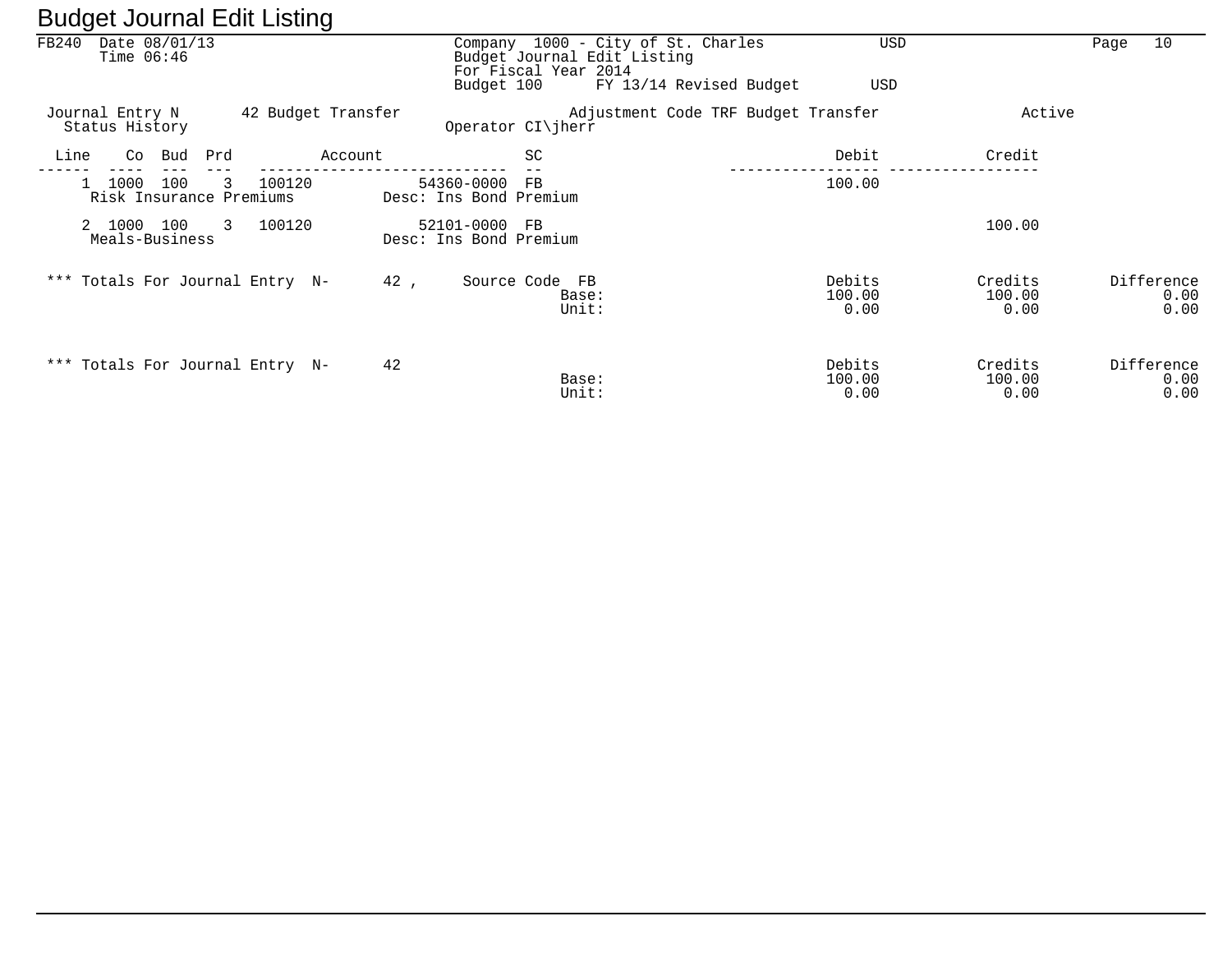| ັ                                        | ັ                  |                                                     |                                                                   |                            |                             |                            |
|------------------------------------------|--------------------|-----------------------------------------------------|-------------------------------------------------------------------|----------------------------|-----------------------------|----------------------------|
| FB240<br>Date 08/01/13<br>Time $06:46$   |                    | For Fiscal Year 2014                                | Company 1000 - City of St. Charles<br>Budget Journal Edit Listing | USD                        |                             | 11<br>Page                 |
|                                          |                    | Budget 100                                          | FY 13/14 Revised Budget                                           | USD                        |                             |                            |
| Journal Entry N<br>Status History        | 43 Budget Addition | Operator CI\jherr                                   | Adjustment Code ADD Budget Addition                               |                            | Active                      |                            |
| Bud<br>Line<br>Co                        | Prd<br>Account     | SC                                                  |                                                                   | Debit                      | Credit                      |                            |
| 1000<br>100<br>Other Contracted Services | 100603<br>3        | 54399-0000<br>FB<br>Desc: McIlvane Property repairs |                                                                   | 2,750.00                   |                             |                            |
| 2 1000<br>100<br>Available Resources     | 3 100900           | 31199-0000 FB<br>Desc: McIlvane Property repairs    |                                                                   |                            | 2,750.00                    |                            |
| *** Totals For Journal Entry N-          |                    | 43,<br>Source Code FB                               | Base:<br>Unit:                                                    | Debits<br>2,750.00<br>0.00 | Credits<br>2,750.00<br>0.00 | Difference<br>0.00<br>0.00 |
| *** Totals For Journal Entry N-          |                    | 43                                                  | Base:<br>Unit:                                                    | Debits<br>2,750.00<br>0.00 | Credits<br>2,750.00<br>0.00 | Difference<br>0.00<br>0.00 |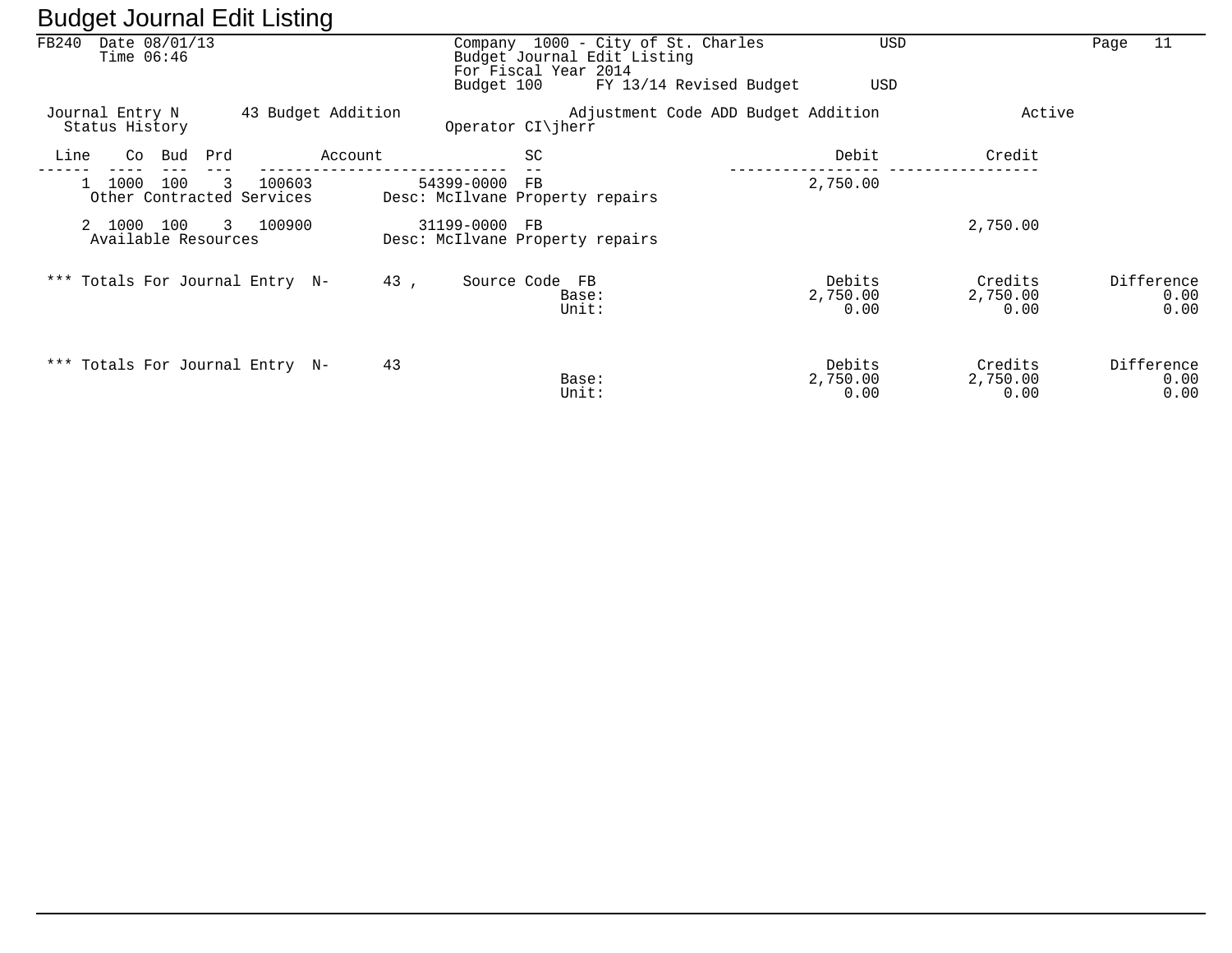| Daugot obannar Euit Eisting                                                                                                                                                                                                                                                                                                                                                                                                     |                                                |                                                                                           |                                     |                              |                            |
|---------------------------------------------------------------------------------------------------------------------------------------------------------------------------------------------------------------------------------------------------------------------------------------------------------------------------------------------------------------------------------------------------------------------------------|------------------------------------------------|-------------------------------------------------------------------------------------------|-------------------------------------|------------------------------|----------------------------|
| FB240 Date 08/01/13<br>Time $06:46$                                                                                                                                                                                                                                                                                                                                                                                             |                                                | Company 1000 - City of St. Charles<br>Budget Journal Edit Listing<br>For Fiscal Year 2014 | USD                                 |                              | 12<br>Page                 |
|                                                                                                                                                                                                                                                                                                                                                                                                                                 |                                                | Budget 100 FY 13/14 Revised Budget                                                        | USD                                 |                              |                            |
| Journal Entry N 44 Budget Transfer<br>Status History                                                                                                                                                                                                                                                                                                                                                                            |                                                | Operator CI\jherr                                                                         | Adjustment Code TRF Budget Transfer | Active                       |                            |
| Line<br>Co Bud Prd      Account<br>$\frac{1}{2} \frac{1}{2} \frac{1}{2} \frac{1}{2} \frac{1}{2} \frac{1}{2} \frac{1}{2} \frac{1}{2} \frac{1}{2} \frac{1}{2} \frac{1}{2} \frac{1}{2} \frac{1}{2} \frac{1}{2} \frac{1}{2} \frac{1}{2} \frac{1}{2} \frac{1}{2} \frac{1}{2} \frac{1}{2} \frac{1}{2} \frac{1}{2} \frac{1}{2} \frac{1}{2} \frac{1}{2} \frac{1}{2} \frac{1}{2} \frac{1}{2} \frac{1}{2} \frac{1}{2} \frac{1}{2} \frac{$ | ---------------------------                    | <b>SC</b>                                                                                 | Debit                               | Credit                       |                            |
| 1 1000 100 2 210541<br>Chemicals & Sprays                                                                                                                                                                                                                                                                                                                                                                                       | 52304-0000 FB                                  | Desc: Move plumbing supplies budget                                                       |                                     | 13,000.00                    |                            |
| 2 1000 100 2 210541<br>Parts for Equipment                                                                                                                                                                                                                                                                                                                                                                                      | 52314-0000 FB                                  | Desc: Move plumbing supplies budget                                                       |                                     | 5,000.00                     |                            |
| 3 1000 100 2 210541<br>Plumbing Supplies                                                                                                                                                                                                                                                                                                                                                                                        | 52307-0000 FB                                  | Desc: Move plumbing supplies budget                                                       | 18,000.00                           |                              |                            |
| 4 1000 100<br>2 210541<br>Chemicals & Sprays                                                                                                                                                                                                                                                                                                                                                                                    | 52304-0000 FB                                  | Desc: Move signage supply budget                                                          |                                     | 1,000.00                     |                            |
| 5 1000 100<br>2 210541<br>Signage/Traffic Control Suppl                                                                                                                                                                                                                                                                                                                                                                         | 52306-0000 FB                                  | Desc: Move signage supply budget                                                          | 1,000.00                            |                              |                            |
| 6 1000 100<br>2 220552<br>Paints, Supplies and Solvents                                                                                                                                                                                                                                                                                                                                                                         | 52312-0000 FB<br>Desc: For paints and solvents |                                                                                           | 1,000.00                            |                              |                            |
| 7 1000 100<br>2 220552<br>Parts for Equipment                                                                                                                                                                                                                                                                                                                                                                                   | 52314-0000 FB<br>Desc: For paints and solvents |                                                                                           |                                     | 1,000.00                     |                            |
| *** Totals For Journal Entry N- 44, Source Code FB                                                                                                                                                                                                                                                                                                                                                                              |                                                | Base:<br>Unit:                                                                            | Debits<br>20,000.00<br>0.00         | Credits<br>20,000.00<br>0.00 | Difference<br>0.00<br>0.00 |
| *** Totals For Journal Entry N-                                                                                                                                                                                                                                                                                                                                                                                                 | 44                                             | Base:<br>Unit:                                                                            | Debits<br>20,000.00<br>0.00         | Credits<br>20,000.00<br>0.00 | Difference<br>0.00<br>0.00 |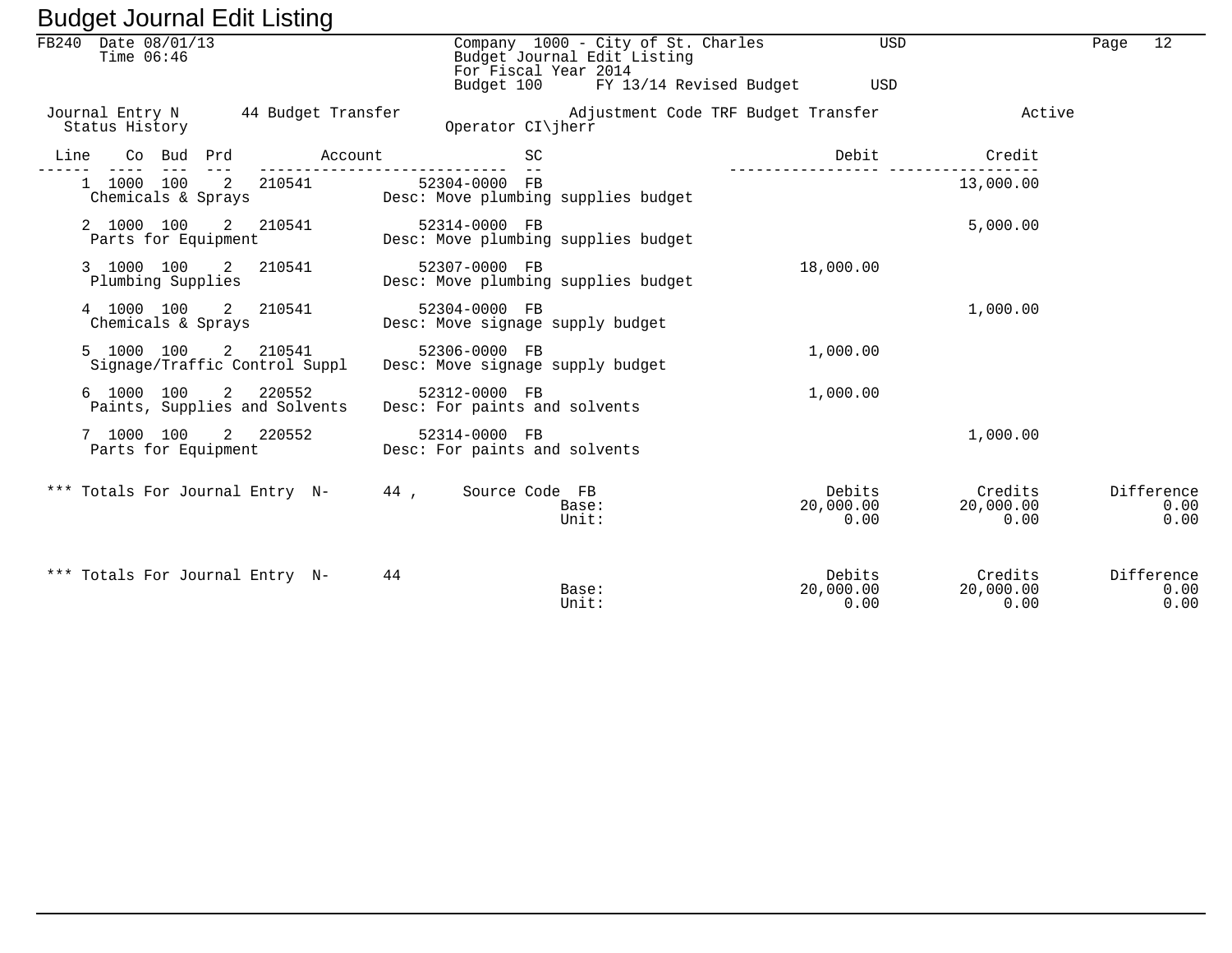|      |                                     | Daugot Joannar Ealt Libinig        |                                                    |               |                                                                                           |                                       |                                 |      |                            |
|------|-------------------------------------|------------------------------------|----------------------------------------------------|---------------|-------------------------------------------------------------------------------------------|---------------------------------------|---------------------------------|------|----------------------------|
|      | FB240 Date 08/01/13<br>Time $06:46$ |                                    |                                                    |               | Company 1000 - City of St. Charles<br>Budget Journal Edit Listing<br>For Fiscal Year 2014 | USD                                   |                                 | Page | 13                         |
|      |                                     |                                    |                                                    |               | Budget 100 FY 13/14 Revised Budget                                                        | USD                                   |                                 |      |                            |
|      | Status History                      | Journal Entry N 45 Budget Addition |                                                    |               | Adjustment Code ADD Budget Addition<br>Operator CI\jherr                                  |                                       | Active                          |      |                            |
| Line | Co Bud Prd                          |                                    | Account                                            |               | SC                                                                                        | Debit                                 | Credit                          |      |                            |
|      | $- - - -$<br>1 1000 100             | $---$<br>2 220550                  |                                                    | 54171-0000 FB | Insurance Broker Services Desc: No Budget for Ins Broker Svcs                             | 2,900.00                              |                                 |      |                            |
|      | 2 1000 100                          |                                    |                                                    |               |                                                                                           | 3,000.00                              |                                 |      |                            |
|      | W/C Excess Premium                  | 3 1000 100 2 220550                |                                                    | 54361-0000 FB | Desc: No budget for WC Excess Prem                                                        | 5,653.00                              |                                 |      |                            |
|      | W/C Excess Premium                  | 4 1000 100 9 220550                |                                                    | 54361-0000 FB | Desc: No budget for WC Excess Prem                                                        | 6,000.00                              |                                 |      |                            |
|      | 5 1000 100<br>Available Resources   | 2 220900                           |                                                    | 31199-0000 FB | Desc: For Ins Broker Sycs & WC Exces                                                      |                                       | 17,553.00                       |      |                            |
|      | IEPA Loan Proceeds                  | 6 1000 100 3 220999                |                                                    | 48300-0000 FB | Desc: Remainder of IEPA Proceeds                                                          |                                       | 7,454,847.00                    |      |                            |
|      | 7 1000 100                          | 3 220900<br>Available Resources    |                                                    | 31199-0000 FB | Desc: Remainder of IEPA Proceeds                                                          | 7,454,847.00                          |                                 |      |                            |
|      |                                     |                                    | *** Totals For Journal Entry N- 45, Source Code FB |               | Base:<br>Unit:                                                                            | Debits Debits<br>7,472,400.00<br>0.00 | Credits<br>7,472,400.00<br>0.00 |      | Difference<br>0.00<br>0.00 |
|      |                                     | *** Totals For Journal Entry N-    | 45                                                 |               | Base:<br>Unit:                                                                            | Debits<br>7,472,400.00 7<br>0.00      | Credits<br>7,472,400.00<br>0.00 |      | Difference<br>0.00<br>0.00 |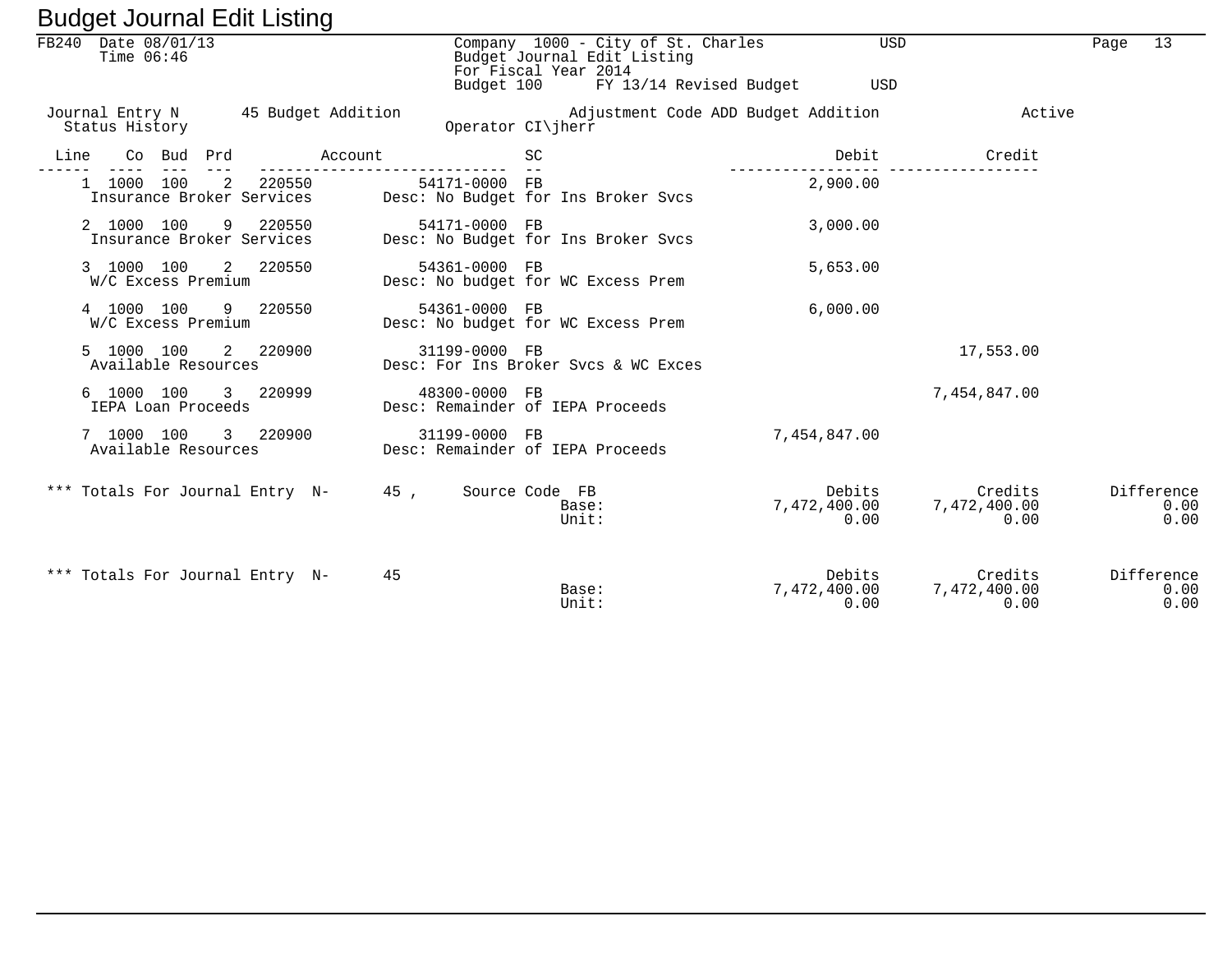|       | ັ                                 |     |     | ັ                                        |     |            |                                                                                           |                                      |                            |                             |      |                            |
|-------|-----------------------------------|-----|-----|------------------------------------------|-----|------------|-------------------------------------------------------------------------------------------|--------------------------------------|----------------------------|-----------------------------|------|----------------------------|
| FB240 | Date 08/01/13<br>Time $06:46$     |     |     |                                          |     |            | Company 1000 - City of St. Charles<br>Budget Journal Edit Listing<br>For Fiscal Year 2014 |                                      | <b>USD</b>                 |                             | Page | 14                         |
|       |                                   |     |     |                                          |     | Budget 100 |                                                                                           | FY 13/14 Revised Budget              | USD                        |                             |      |                            |
|       | Journal Entry N<br>Status History |     |     | 46 Reduce Budget                         |     |            | Operator CI\jherr                                                                         | Adjustment Code RED Budget Reduction |                            | Active                      |      |                            |
| Line  | Co                                | Bud | Prd | Account                                  |     |            | SC                                                                                        |                                      | Debit                      | Credit                      |      |                            |
|       | 1000                              | 100 | 2   | 200999<br>Workers Comp Insurance Reserve |     | 47501-0000 | FB<br>Desc: Reduce WC allocation/lineman                                                  |                                      |                            | 5,583.00                    |      |                            |
|       | 2 1000<br>Available Resources     | 100 | 2   | 200900                                   |     | 31199-0000 | <b>FB</b><br>Desc: Reduce WC allocation/lineman                                           |                                      | 5,583.00                   |                             |      |                            |
|       |                                   |     |     | *** Totals For Journal Entry N-          | 46, |            | Source Code FB<br>Base:<br>Unit:                                                          |                                      | Debits<br>5,583.00<br>0.00 | Credits<br>5,583.00<br>0.00 |      | Difference<br>0.00<br>0.00 |
|       |                                   |     |     | *** Totals For Journal Entry N-          | 46  |            | Base:<br>Unit:                                                                            |                                      | Debits<br>5,583.00<br>0.00 | Credits<br>5,583.00<br>0.00 |      | Difference<br>0.00<br>0.00 |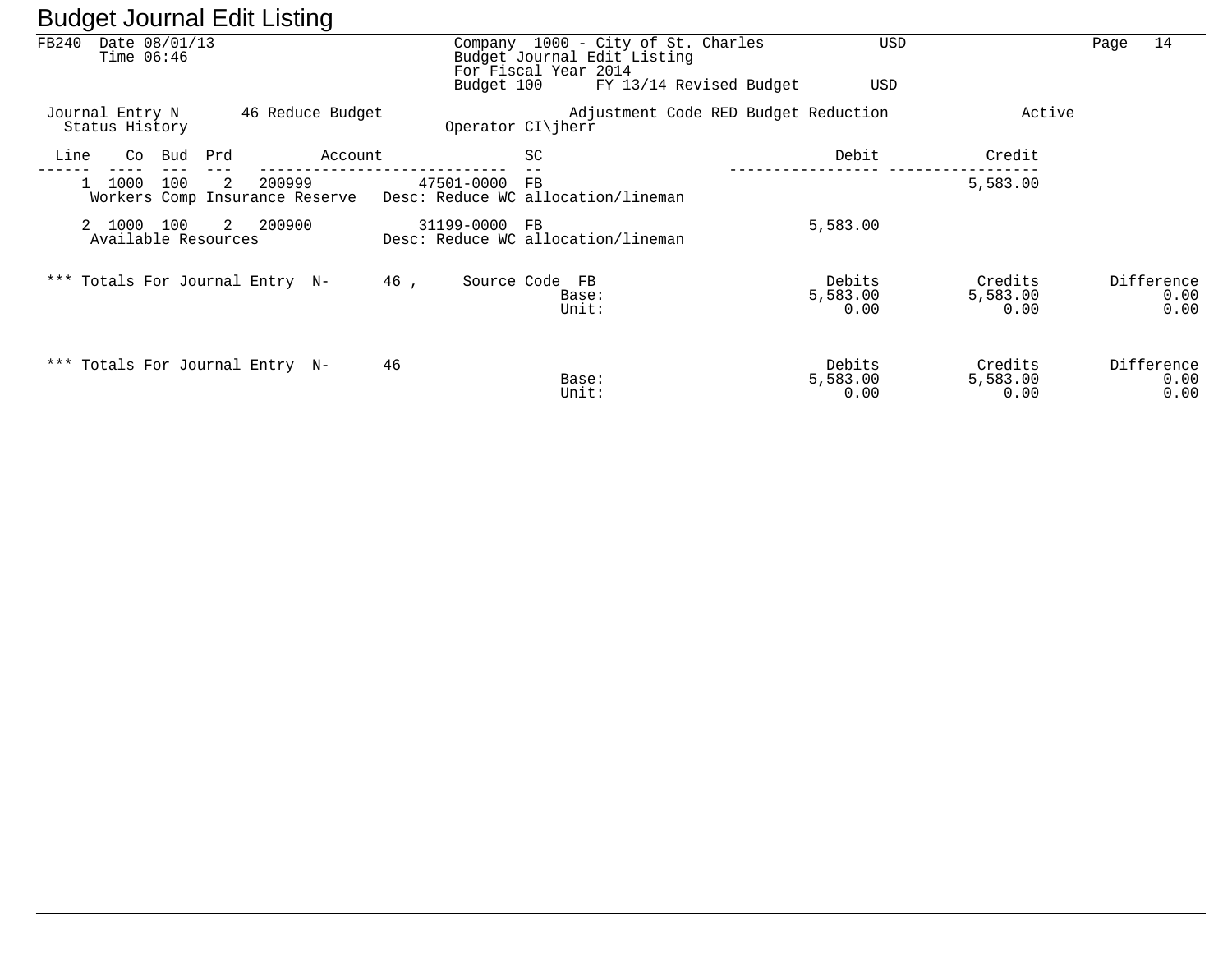| ັ                                      | ັ                                             |                                         |                                                                                           |                                      |                             |                              |                            |
|----------------------------------------|-----------------------------------------------|-----------------------------------------|-------------------------------------------------------------------------------------------|--------------------------------------|-----------------------------|------------------------------|----------------------------|
| FB240<br>Date 08/01/13<br>Time $06:46$ |                                               | Budget 100                              | Company 1000 - City of St. Charles<br>Budget Journal Edit Listing<br>For Fiscal Year 2014 | FY 13/14 Revised Budget              | USD<br>USD                  |                              | 15<br>Page                 |
| Journal Entry N<br>Status History      | 47 Budget Reduction                           |                                         | Operator $CI\$ iherr                                                                      | Adjustment Code RED Budget Reduction |                             | Active                       |                            |
| Line<br>Bud<br>Co                      | Prd<br>Account                                |                                         | SC                                                                                        |                                      | Debit                       | Credit                       |                            |
| 100<br>1000                            | 2<br>200999<br>Workers Comp Insurance Reserve | 47501-0000<br>Desc: Correct FB JE#46    | FB.                                                                                       |                                      | 11,166.00                   |                              |                            |
| 2 1000 100<br>Available Resources      | 2 200900                                      | 31199-0000 FB<br>Desc: Correct FB JE#46 |                                                                                           |                                      |                             | 11,166.00                    |                            |
| *** Totals For Journal Entry N-        |                                               | 47,                                     | Source Code FB<br>Base:<br>Unit:                                                          |                                      | Debits<br>11,166.00<br>0.00 | Credits<br>11,166.00<br>0.00 | Difference<br>0.00<br>0.00 |
| *** Totals For Journal Entry N-        |                                               | 47                                      | Base:<br>Unit:                                                                            |                                      | Debits<br>11,166.00<br>0.00 | Credits<br>11,166.00<br>0.00 | Difference<br>0.00<br>0.00 |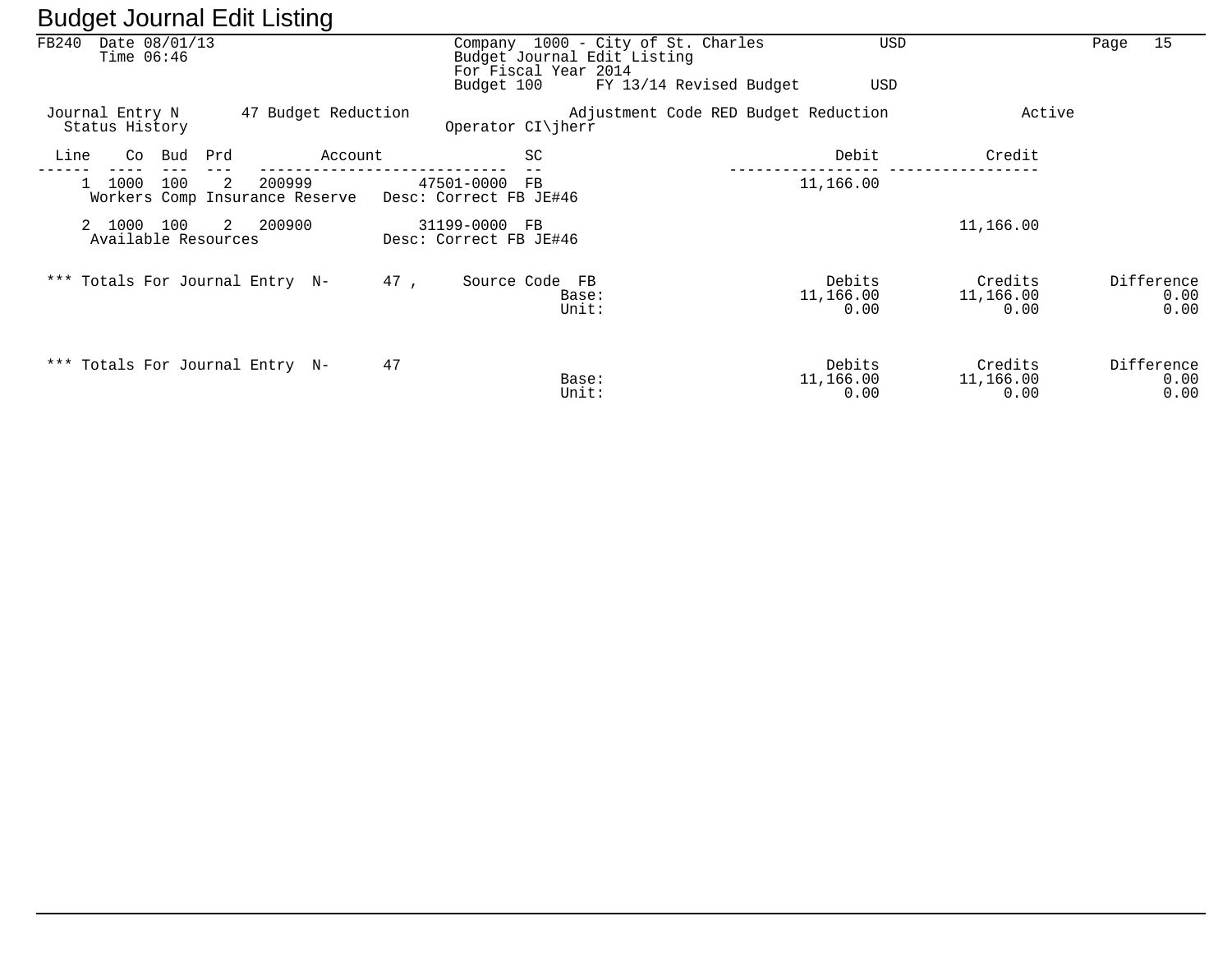|       |                                        |             | ີ                  |                                                                                                         |                                              |                             |                            |
|-------|----------------------------------------|-------------|--------------------|---------------------------------------------------------------------------------------------------------|----------------------------------------------|-----------------------------|----------------------------|
| FB240 | Date 08/01/13<br>Time $06:46$          |             |                    | Company 1000 - City of St. Charles<br>Budget Journal Edit Listing<br>For Fiscal Year 2014<br>Budget 100 | <b>USD</b><br>FY 13/14 Revised Budget<br>USD |                             | 16<br>Page                 |
|       | Journal Entry N<br>Status History      |             | 48 Budget Addition | Operator $CI\ $ herr                                                                                    | Adjustment Code ADD Budget Addition          | Active                      |                            |
| Line  | Co<br>Bud                              | Prd         | Account            | SC                                                                                                      | Debit                                        | Credit                      |                            |
|       | 1000<br>100<br>Central Garage Services | 100200<br>2 |                    | 54480-0000<br>$_{\rm FB}$<br>Desc: Add for GIS Vehicle Repairs                                          | 2,000.00                                     |                             |                            |
|       | 2 1000<br>100<br>Available Resources   | 2 100900    |                    | 31199-0000 FB<br>Desc: Add for GIS Vehicle Repairs                                                      |                                              | 2,000.00                    |                            |
|       | *** Totals For Journal Entry N-        |             | 48,                | Source Code FB<br>Base:<br>Unit:                                                                        | Debits<br>2,000.00<br>0.00                   | Credits<br>2,000.00<br>0.00 | Difference<br>0.00<br>0.00 |
|       | *** Totals For Journal Entry N-        |             | 48                 | Base:<br>Unit:                                                                                          | Debits<br>2,000.00<br>0.00                   | Credits<br>2,000.00<br>0.00 | Difference<br>0.00<br>0.00 |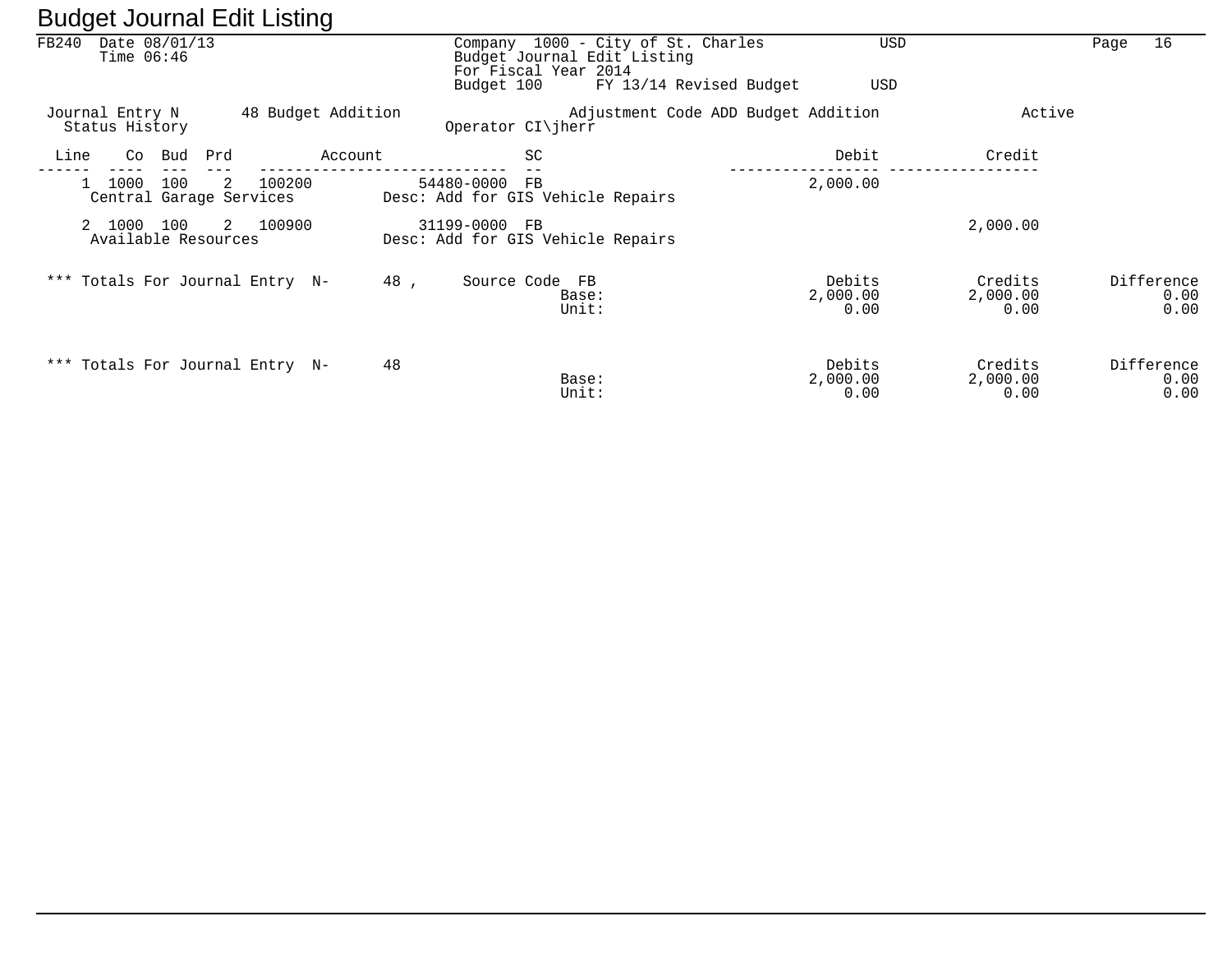|       | ັ                                             |            |          | ັ       |                                                       |                                                     |                                                               |                             |                                                                                        |                            |
|-------|-----------------------------------------------|------------|----------|---------|-------------------------------------------------------|-----------------------------------------------------|---------------------------------------------------------------|-----------------------------|----------------------------------------------------------------------------------------|----------------------------|
| FB240 | Date 08/01/13<br>Time $06:46$                 |            |          |         | Budget 100                                            | Budget Journal Edit Listing<br>For Fiscal Year 2014 | Company 1000 - City of St. Charles<br>FY 13/14 Revised Budget | USD<br>USD                  |                                                                                        | 17<br>Page                 |
|       |                                               |            |          |         |                                                       |                                                     |                                                               |                             |                                                                                        |                            |
|       | Journal Entry N<br>Status History             |            |          |         |                                                       | Operator CI\jherr                                   |                                                               |                             | 49 Roll Forward for Projects . Adjustment Code RFB Roll Forward Budget for Proj Active |                            |
| Line  | Co.                                           | Prd<br>Bud |          | Account |                                                       | <b>SC</b>                                           |                                                               | Debit                       | Credit                                                                                 |                            |
|       | 1000<br>Restoration Services                  | 100<br>2   | 200521   |         | 54308-0000<br>Desc: Restoration svcs (72320 closed    | FB                                                  |                                                               | 35,606.00                   |                                                                                        |                            |
|       | 2 1000<br>100<br>Budget Roll Forward-Projects |            | 2 200900 |         | 31197-0000 FB<br>Desc: Restoration svcs (72320 closed |                                                     |                                                               |                             | 35,606.00                                                                              |                            |
|       | *** Totals For Journal Entry N-               |            |          |         | 49,                                                   | Source Code FB<br>Base:<br>Unit:                    |                                                               | Debits<br>35,606.00<br>0.00 | Credits<br>35,606.00<br>0.00                                                           | Difference<br>0.00<br>0.00 |
|       | *** Totals For Journal Entry N-               |            |          |         | 49                                                    | Base:<br>Unit:                                      |                                                               | Debits<br>35,606.00<br>0.00 | Credits<br>35,606.00<br>0.00                                                           | Difference<br>0.00<br>0.00 |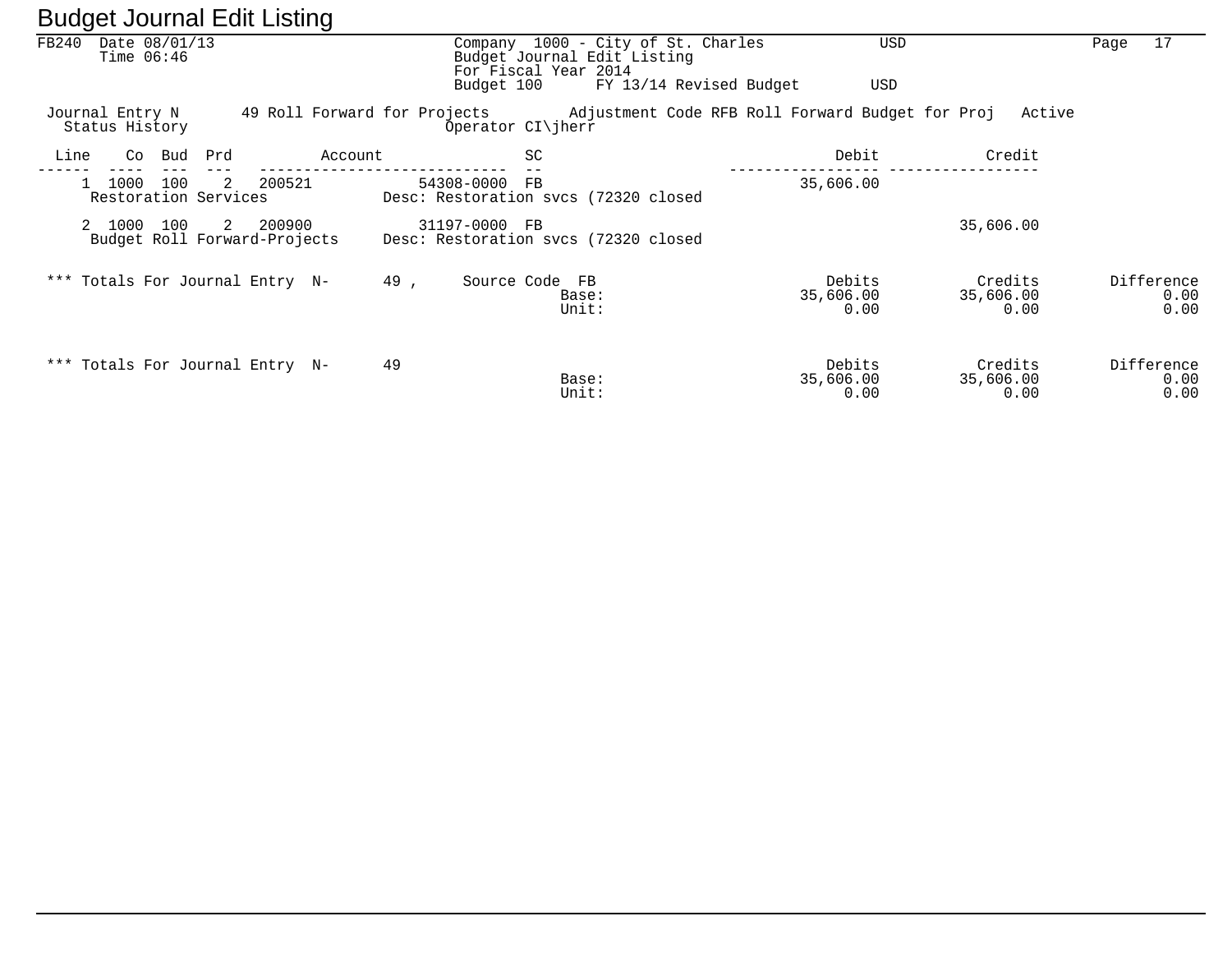| FB240 | Date 08/01/13<br>Time $06:46$                     |                                 |         | Budget 100                               | Company 1000 - City of St. Charles<br>Budget Journal Edit Listing<br>For Fiscal Year 2014<br>FY 13/14 Revised Budget |                                     | <b>USD</b><br>USD        | 18<br>Page                 |
|-------|---------------------------------------------------|---------------------------------|---------|------------------------------------------|----------------------------------------------------------------------------------------------------------------------|-------------------------------------|--------------------------|----------------------------|
|       | Journal Entry N<br>Status History                 | 50 Budget Addition              |         | Operator CI\jherr                        |                                                                                                                      | Adjustment Code ADD Budget Addition |                          | Active                     |
| Line  | Co Bud                                            | Prd                             | Account |                                          | SC                                                                                                                   | Debit                               | Credit                   |                            |
|       | 100<br>1000<br>$\mathbf{1}$<br>Computer Equipment | 200521<br>3                     |         | 56004-0000<br>Desc: For SCADA project    | FB                                                                                                                   | 14.00                               |                          |                            |
|       | 2 1000<br>100<br>Available Resources              | 200900<br>$\mathbf{3}$          |         | 31199-0000 FB<br>Desc: For SCADA project |                                                                                                                      |                                     | 14.00                    |                            |
|       |                                                   | *** Totals For Journal Entry N- | 50,     | Source Code FB                           | Base:<br>Unit:                                                                                                       | Debits<br>14.00<br>0.00             | Credits<br>14.00<br>0.00 | Difference<br>0.00<br>0.00 |
|       |                                                   | *** Totals For Journal Entry N- | 50      |                                          | Base:<br>Unit:                                                                                                       | Debits<br>14.00<br>0.00             | Credits<br>14.00<br>0.00 | Difference<br>0.00<br>0.00 |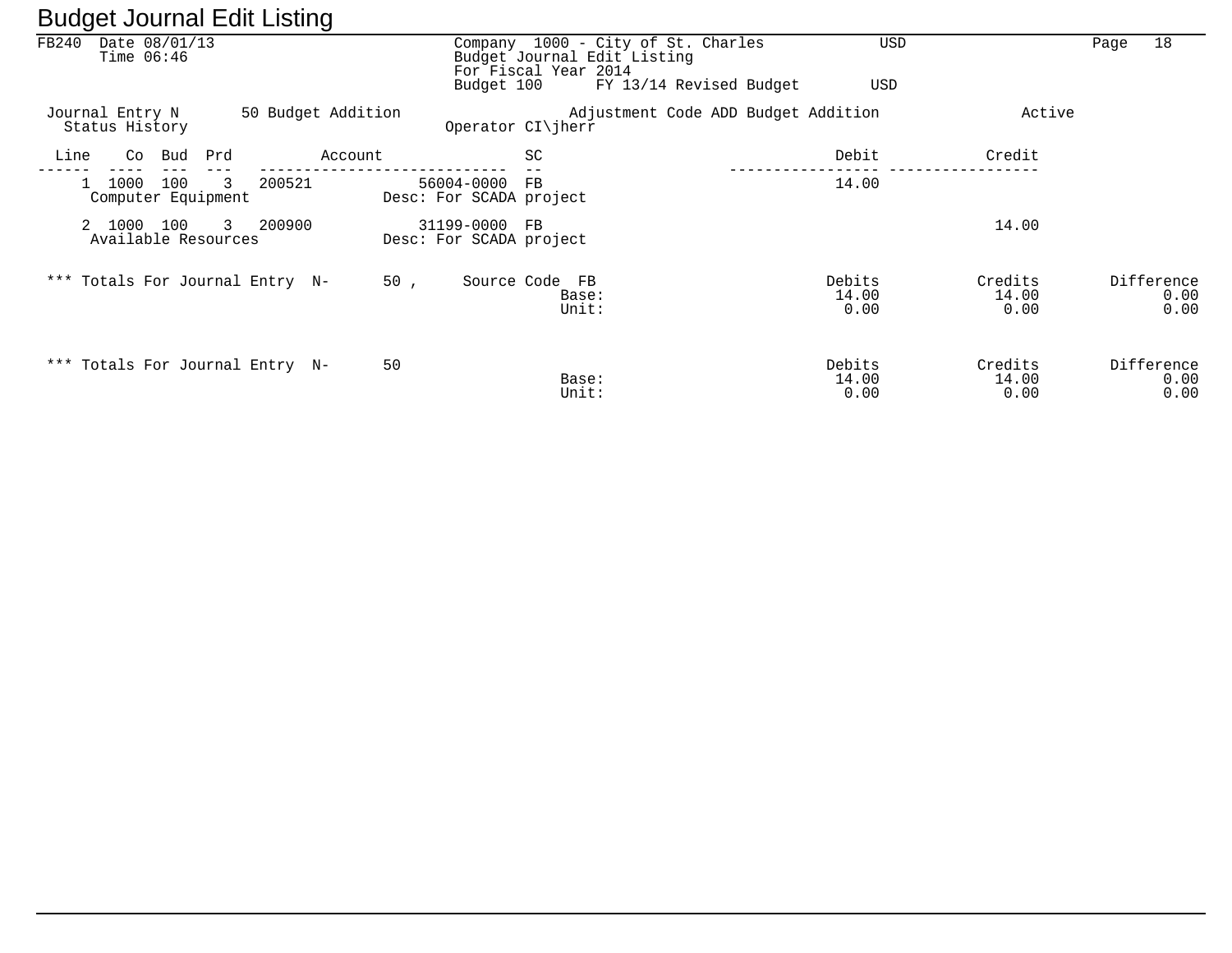| ັ                                      |                              | ັ                  |               |                                                                                           |                                     |                          |                           |                            |
|----------------------------------------|------------------------------|--------------------|---------------|-------------------------------------------------------------------------------------------|-------------------------------------|--------------------------|---------------------------|----------------------------|
| FB240<br>Date 08/01/13<br>Time $06:46$ |                              |                    |               | Company 1000 - City of St. Charles<br>Budget Journal Edit Listing<br>For Fiscal Year 2014 |                                     | <b>USD</b>               |                           | 19<br>Page                 |
|                                        |                              |                    | Budget 100    |                                                                                           | FY 13/14 Revised Budget             | USD                      |                           |                            |
| Journal Entry N<br>Status History      |                              | 51 Budget Transfer |               | Operator CI\jherr                                                                         | Adjustment Code TRF Budget Transfer |                          | Active                    |                            |
| Line<br>Co                             | Prd<br>Bud                   | Account            |               | SC                                                                                        |                                     | Debit                    | Credit                    |                            |
| 1000                                   | 3<br>100<br>Cellular Service | 100650             | 54001-0000    | FB<br>Desc: For data access for laptop                                                    |                                     | 500.00                   |                           |                            |
| 2 1000                                 | 100<br>3                     | 100650             | 54250-0000 FB | Software Licenses & Subscription Desc: For data access for laptop                         |                                     |                          | 500.00                    |                            |
| *** Totals For Journal Entry N-        |                              |                    | 51,           | Source Code FB<br>Base:<br>Unit:                                                          |                                     | Debits<br>500.00<br>0.00 | Credits<br>500.00<br>0.00 | Difference<br>0.00<br>0.00 |
| *** Totals For Journal Entry N-        |                              |                    | 51            | Base:<br>Unit:                                                                            |                                     | Debits<br>500.00<br>0.00 | Credits<br>500.00<br>0.00 | Difference<br>0.00<br>0.00 |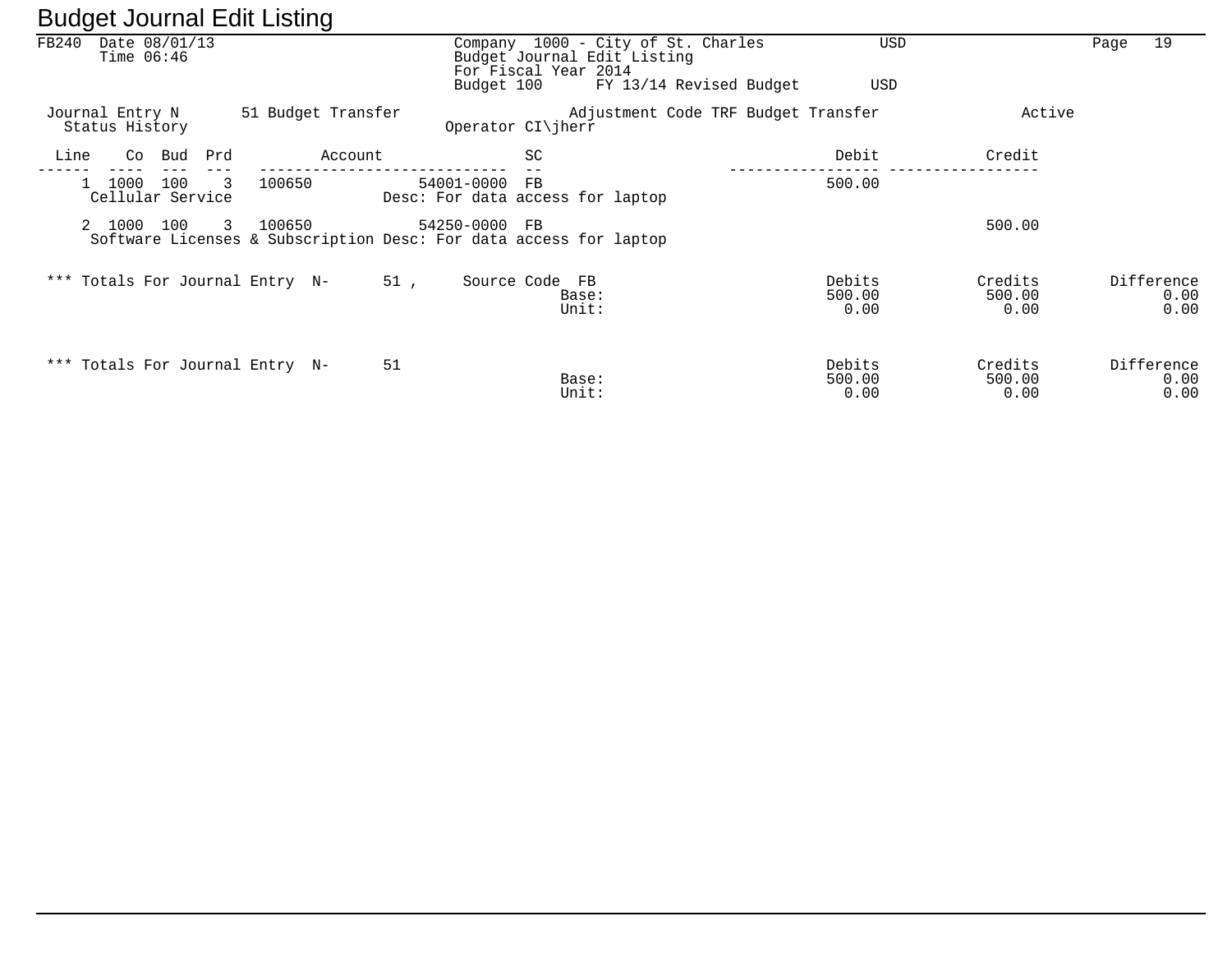|      | FB240 Date 08/01/13<br>Time $06:46$  |        |                          |                                       |                    | Company 1000 - City of St. Charles<br>Budget Journal Edit Listing<br>For Fiscal Year 2014<br>Budget 100 | <b>USD</b><br>USD       |                          | Page | 20                         |
|------|--------------------------------------|--------|--------------------------|---------------------------------------|--------------------|---------------------------------------------------------------------------------------------------------|-------------------------|--------------------------|------|----------------------------|
|      |                                      |        |                          |                                       |                    | FY 13/14 Revised Budget                                                                                 |                         |                          |      |                            |
|      | Journal Entry N<br>Status History    |        |                          |                                       | 52 Budget Transfer | Adjustment Code TRF Budget Transfer<br>Operator CI\jherr                                                |                         | Active                   |      |                            |
| Line |                                      | Co Bud | Prd                      |                                       | Account            | SC                                                                                                      | Debit                   | Credit                   |      |                            |
|      | 1000 100<br>Meals-Business           |        | $\overline{\phantom{a}}$ | 100220                                |                    | 52101-0000 FB<br>Desc: For Cultural Commission meetin                                                   | 80.00                   |                          |      |                            |
|      | 2 1000 100<br>Transportation Expense |        |                          | 3 100220                              |                    | 51400-0000 FB<br>Desc: For Cultural Commission meetin                                                   |                         | 80.00                    |      |                            |
|      | 3 1000 100<br>Refreshment Supplies   |        |                          | 3 100220                              |                    | 52100-0000 FB<br>Desc: For payroll checks/envelopes                                                     |                         | 15.00                    |      |                            |
|      | 4 1000                               | 100    |                          | 3 100220<br>Computer Related Supplies |                    | 52001-0000 FB<br>Desc: For payroll checks/envelopes                                                     | 15.00                   |                          |      |                            |
|      |                                      |        |                          | *** Totals For Journal Entry N-       |                    | 52,<br>Source Code FB<br>Base:<br>Unit:                                                                 | Debits<br>95.00<br>0.00 | Credits<br>95.00<br>0.00 |      | Difference<br>0.00<br>0.00 |
|      |                                      |        |                          | *** Totals For Journal Entry N-       | 52                 | Base:<br>Unit:                                                                                          | Debits<br>95.00<br>0.00 | Credits<br>95.00<br>0.00 |      | Difference<br>0.00<br>0.00 |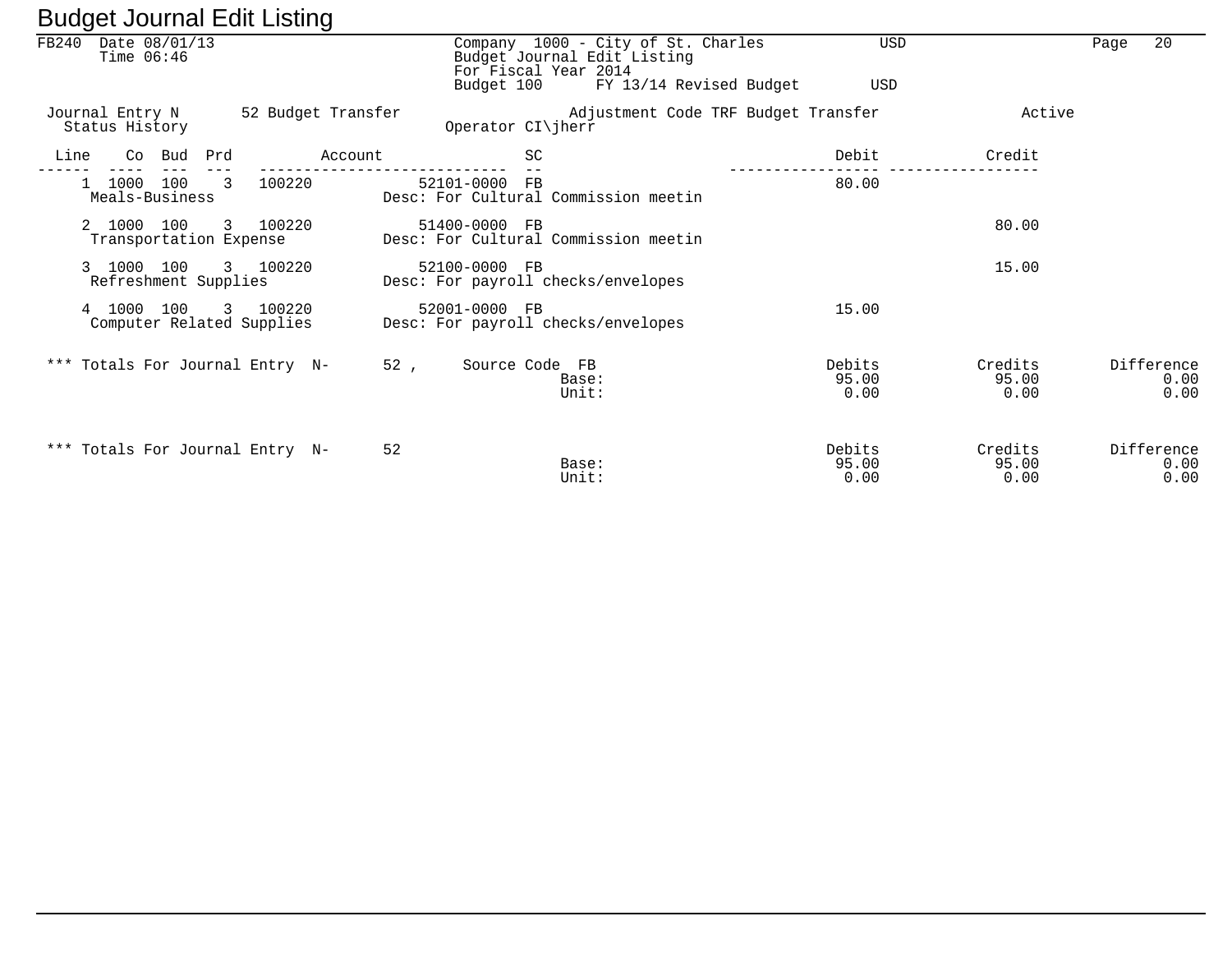|                                        |     | ັ                                       |                                                                                       |                                                     |                                    |                                     |                              |                               |      |                            |
|----------------------------------------|-----|-----------------------------------------|---------------------------------------------------------------------------------------|-----------------------------------------------------|------------------------------------|-------------------------------------|------------------------------|-------------------------------|------|----------------------------|
| Date 08/01/13<br>FB240<br>Time $06:46$ |     |                                         | Budget 100                                                                            | Budget Journal Edit Listing<br>For Fiscal Year 2014 | Company 1000 - City of St. Charles | FY 13/14 Revised Budget             | USD<br>USD                   |                               | Page | 21                         |
| Journal Entry N<br>Status History      |     | 53 Budget Addition                      |                                                                                       | Operator CI\jherr                                   |                                    | Adjustment Code ADD Budget Addition |                              | Active                        |      |                            |
| Line<br>Co<br>Bud                      | Prd | Account                                 |                                                                                       | SC                                                  |                                    |                                     | Debit                        | Credit                        |      |                            |
| 100<br>1 1000<br>Land                  | 3   | 513501                                  | 56100-0000 FB<br>Desc: Purchase land/storm water det                                  |                                                     |                                    |                                     | 80,000.00                    |                               |      |                            |
| 2 1000<br>100                          |     | 3 513800<br>Transfers-from General Fund | 49100-0000 FB<br>Desc: Purchase land/storm water det                                  |                                                     |                                    |                                     |                              | 80,000.00                     |      |                            |
| 3 1000 100                             |     | 3 100800                                | 57307-0000 FB<br>Transfer to Capital Improvements Desc: Purchase land/storm water det |                                                     |                                    |                                     | 80,000.00                    |                               |      |                            |
| 4 1000 100<br>Available Resources      |     | 3 100900                                | 31199-0000 FB<br>Desc: Purchase land/storm water det                                  |                                                     |                                    |                                     |                              | 80,000.00                     |      |                            |
| *** Totals For Journal Entry N-        |     |                                         | 53,                                                                                   | Source Code FB<br>Base:<br>Unit:                    |                                    |                                     | Debits<br>160,000.00<br>0.00 | Credits<br>160,000.00<br>0.00 |      | Difference<br>0.00<br>0.00 |
| *** Totals For Journal Entry N-        |     |                                         | 53                                                                                    | Base:<br>Unit:                                      |                                    |                                     | Debits<br>160,000.00<br>0.00 | Credits<br>160,000.00<br>0.00 |      | Difference<br>0.00<br>0.00 |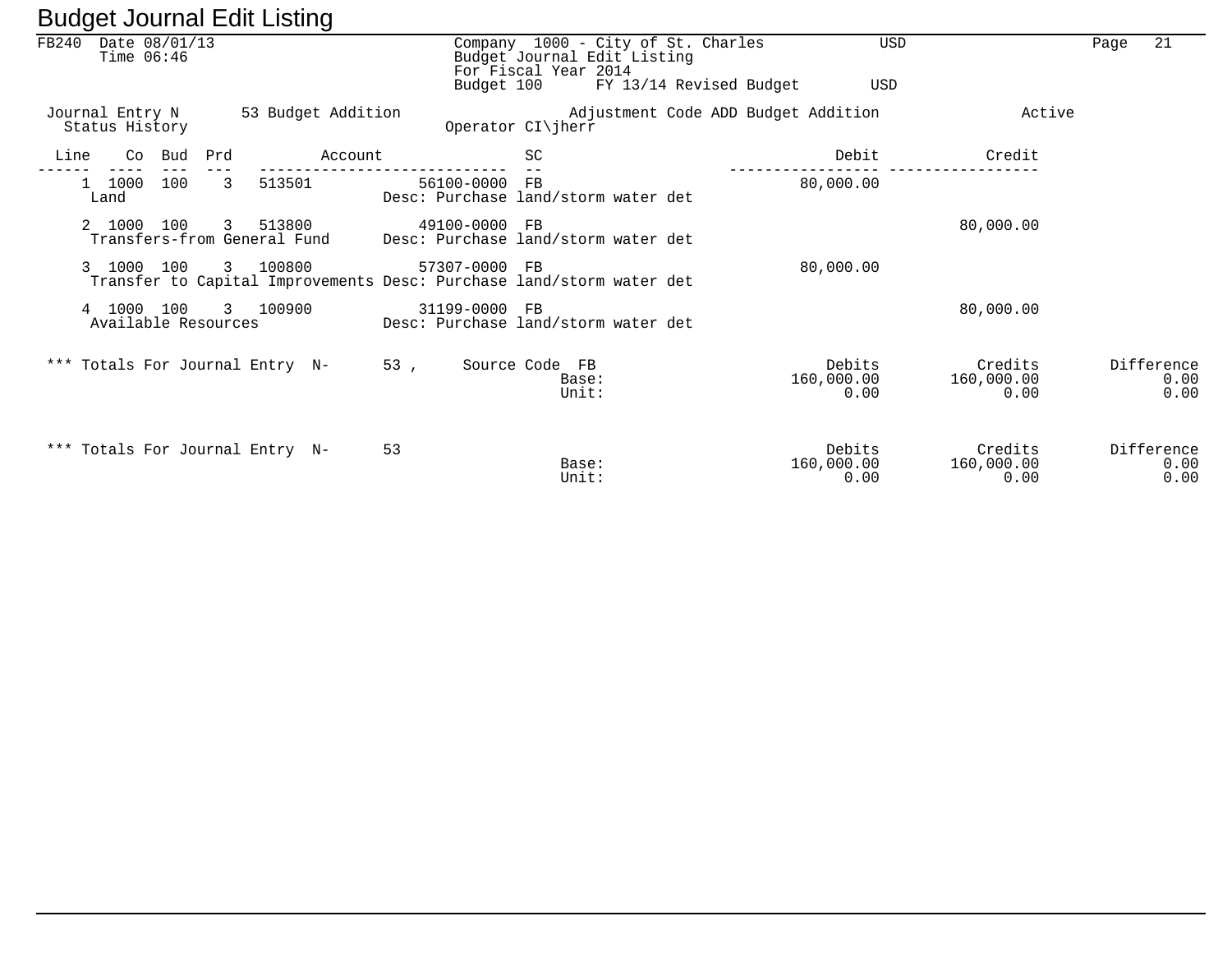| – – – – – – |                                                |        |     |                                            |         |     |                                    |    |                                                                                           |                            |                             |      |                            |
|-------------|------------------------------------------------|--------|-----|--------------------------------------------|---------|-----|------------------------------------|----|-------------------------------------------------------------------------------------------|----------------------------|-----------------------------|------|----------------------------|
| FB240       | Date 08/01/13<br>Time $06:46$                  |        |     |                                            |         |     |                                    |    | Company 1000 - City of St. Charles<br>Budget Journal Edit Listing<br>For Fiscal Year 2014 | USD                        |                             | Page | 22                         |
|             |                                                |        |     |                                            |         |     | Budget 100                         |    | FY 13/14 Revised Budget                                                                   | <b>USD</b>                 |                             |      |                            |
|             | Journal Entry N<br>Status History              |        |     | 54 Budget Transfer                         |         |     | Operator CI\jherr                  |    | Adjustment Code TRF Budget Transfer                                                       |                            | Active                      |      |                            |
| Line        |                                                | Co Bud | Prd |                                            | Account |     |                                    | SC |                                                                                           | Debit                      | Credit                      |      |                            |
|             | 1000<br>$\mathbf{1}$<br>IT Consulting Services | 100    | 3   | 100200                                     |         |     | 54256-0000 FB<br>Desc: Web Support |    |                                                                                           |                            | 1,700.00                    |      |                            |
|             | 2 1000 100                                     |        |     | 3 100200<br>Software Maintenance Agreement |         |     | 54251-0000 FB<br>Desc: Web Support |    |                                                                                           | 1,000.00                   |                             |      |                            |
|             | 3 1000 100<br>Memberships and Dues             |        |     | 3 100200                                   |         |     | 51304-0000 FB<br>Desc: Web Support |    |                                                                                           | 700.00                     |                             |      |                            |
|             | *** Totals For Journal Entry N-                |        |     |                                            |         | 54, | Source Code FB                     |    | Base:<br>Unit:                                                                            | Debits<br>1,700.00<br>0.00 | Credits<br>1,700.00<br>0.00 |      | Difference<br>0.00<br>0.00 |
|             | *** Totals For Journal Entry N-                |        |     |                                            |         | 54  |                                    |    | Base:<br>Unit:                                                                            | Debits<br>1,700.00<br>0.00 | Credits<br>1,700.00<br>0.00 |      | Difference<br>0.00<br>0.00 |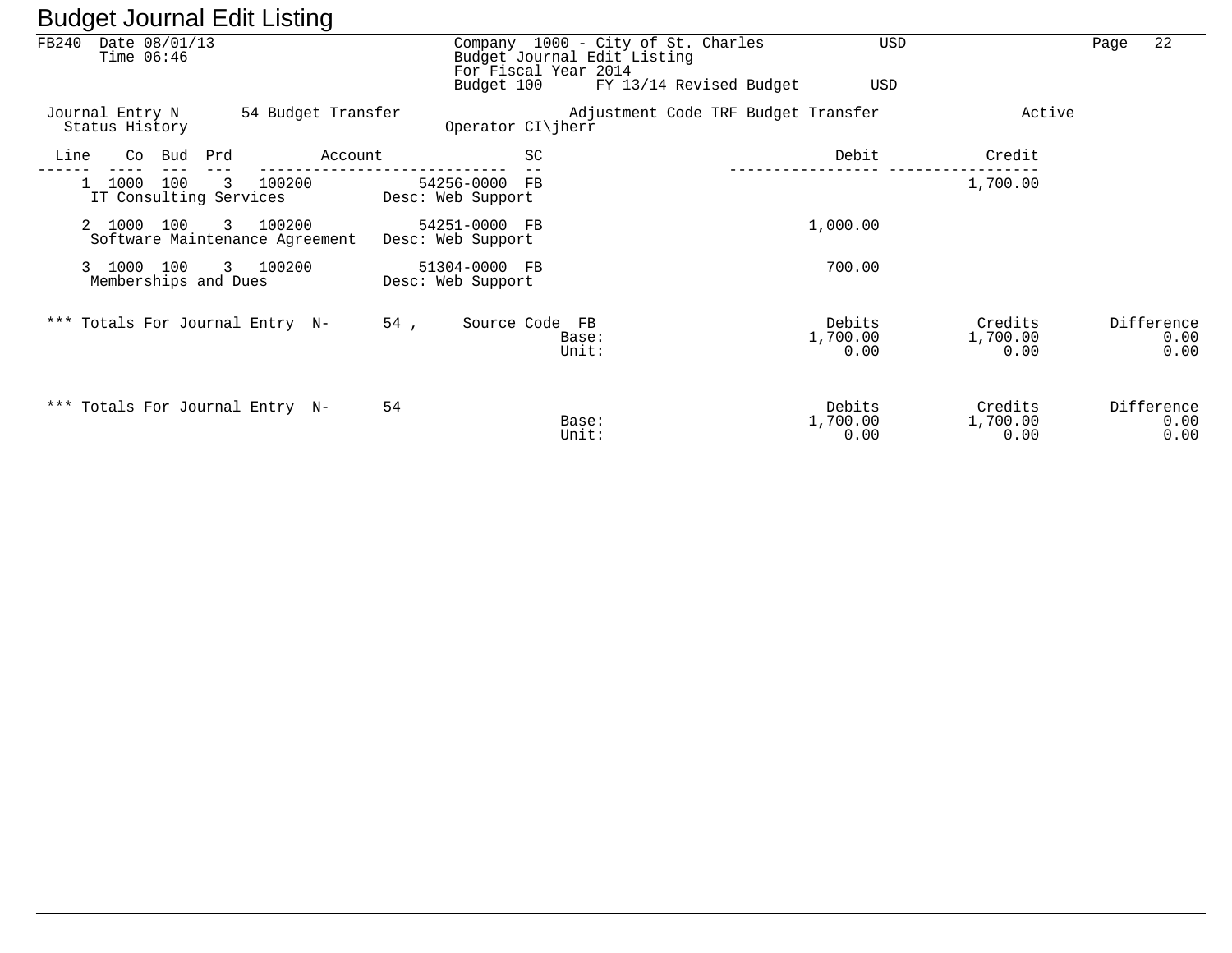| FB240 Date 08/01/13<br>Time $06:46$                                                                                        |                                                                                   | Company 1000 - City of St. Charles<br>Budget Journal Edit Listing<br>For Fiscal Year 2014 | <b>USD</b>                 |                             | 23<br>Page                 |
|----------------------------------------------------------------------------------------------------------------------------|-----------------------------------------------------------------------------------|-------------------------------------------------------------------------------------------|----------------------------|-----------------------------|----------------------------|
|                                                                                                                            |                                                                                   | Budget 100 FY 13/14 Revised Budget                                                        | USD                        |                             |                            |
| Journal Entry N 55 R/F for Credit Card Charges Adjustment Code RFE Roll Forward of Budget for Enc Active<br>Status History |                                                                                   | Operator CI\jherr                                                                         |                            |                             |                            |
| Line<br>Co Bud Prd                                                                                                         | Account                                                                           | SC                                                                                        | Debit                      | Credit                      |                            |
| 1 1000 100<br>3 100200                                                                                                     | 54254-0000 FB<br>Hosted and Hosting Services Desc: FY 12/13 Credit Card Chgs      |                                                                                           | 70.00                      |                             |                            |
| 2 1000 100<br>3 100200                                                                                                     | 52002-0000 FB<br>Books and Subscriptions Desc: FY 12/13 Credit Card Chgs          |                                                                                           | 10.00                      |                             |                            |
| 3 1000 100 3 100200                                                                                                        | 54250-0000 FB<br>Software Licenses & Subscription Desc: FY 12/13 Credit Card Chqs |                                                                                           | 212.00                     |                             |                            |
| 3 100200<br>4 1000 100<br>Computer Equipment                                                                               | 56004-0000 FB                                                                     | Desc: FY 12/13 Credit Card Chgs                                                           | 113.00                     |                             |                            |
| 5 1000 100<br>3 100200<br>Computer Equipment                                                                               | 56004-0000 FB                                                                     | Desc: FY 12/13 Credit Card Chgs                                                           | 283.00                     |                             |                            |
| 6 1000 100<br>3 100200<br>Registration and Fees                                                                            | 51300-0000 FB                                                                     | Desc: FY 12/13 Credit Card Chqs                                                           | 1,260.00                   |                             |                            |
| 7 1000 100<br>Budget Roll Forward-PO's                                                                                     | 3 100900<br>31198-0000 FB                                                         | Desc: FY 12/13 Credit Card Chgs                                                           |                            | 1,948.00                    |                            |
| *** Totals For Journal Entry N-                                                                                            | 55,                                                                               | Source Code FB<br>Base:<br>Unit:                                                          | Debits<br>1,948.00<br>0.00 | Credits<br>1,948.00<br>0.00 | Difference<br>0.00<br>0.00 |
| *** Totals For Journal Entry N-                                                                                            | 55                                                                                | Base:<br>Unit:                                                                            | Debits<br>1,948.00<br>0.00 | Credits<br>1,948.00<br>0.00 | Difference<br>0.00<br>0.00 |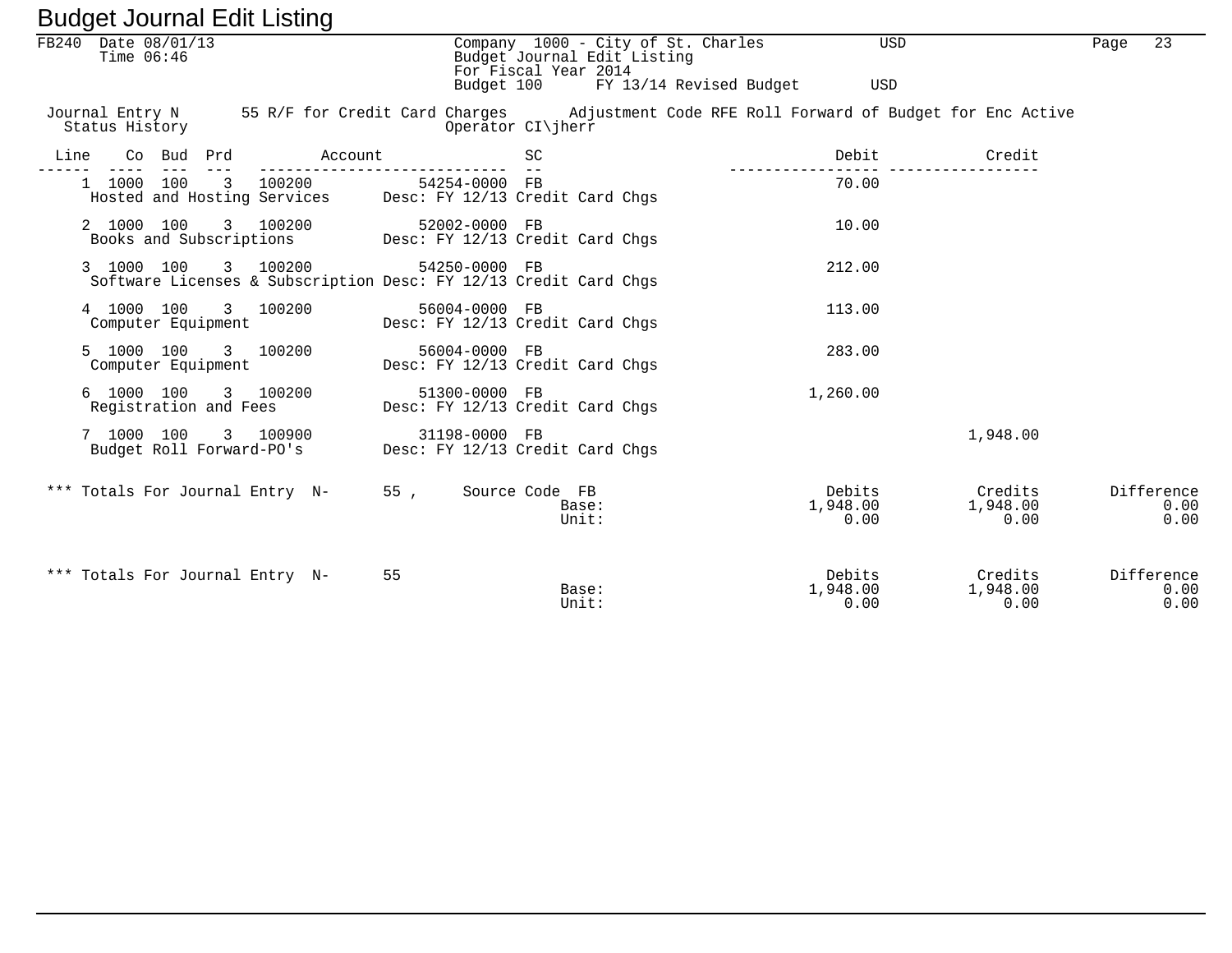| ັ               |                                   |                                          | ັ                  |                                                                   |                                                                   |                            |                             |                            |
|-----------------|-----------------------------------|------------------------------------------|--------------------|-------------------------------------------------------------------|-------------------------------------------------------------------|----------------------------|-----------------------------|----------------------------|
| FB240           | Date 08/01/13<br>Time $06:46$     |                                          |                    | For Fiscal Year 2014                                              | Company 1000 - City of St. Charles<br>Budget Journal Edit Listing | USD                        |                             | 24<br>Page                 |
|                 |                                   |                                          |                    | Budget 100                                                        | FY 13/14 Revised Budget                                           | USD                        |                             |                            |
| Journal Entry N | Status History                    |                                          | 56 Budget Addition | Operator $CI\ $ herr                                              | Adjustment Code ADD Budget Addition                               |                            | Active                      |                            |
| Line            | Bud<br>Co                         | Prd                                      | Account            | SC                                                                |                                                                   | Debit                      | Credit                      |                            |
|                 | 100<br>1000                       | 501500<br>3<br>Other Contracted Services |                    | 54399-0000<br>$_{\rm FB}$<br>Desc: Welding svcs to prevent vandal |                                                                   | 6,500.00                   |                             |                            |
|                 | 2 1000 100<br>Available Resources | 3 501900                                 |                    | 31199-0000 FB<br>Desc: Welding svcs to prevent vandal             |                                                                   |                            | 6,500.00                    |                            |
|                 |                                   | *** Totals For Journal Entry N-          | 56,                | Source Code FB                                                    | Base:<br>Unit:                                                    | Debits<br>6,500.00<br>0.00 | Credits<br>6,500.00<br>0.00 | Difference<br>0.00<br>0.00 |
|                 |                                   | *** Totals For Journal Entry N-          | 56                 |                                                                   | Base:<br>Unit:                                                    | Debits<br>6,500.00<br>0.00 | Credits<br>6,500.00<br>0.00 | Difference<br>0.00<br>0.00 |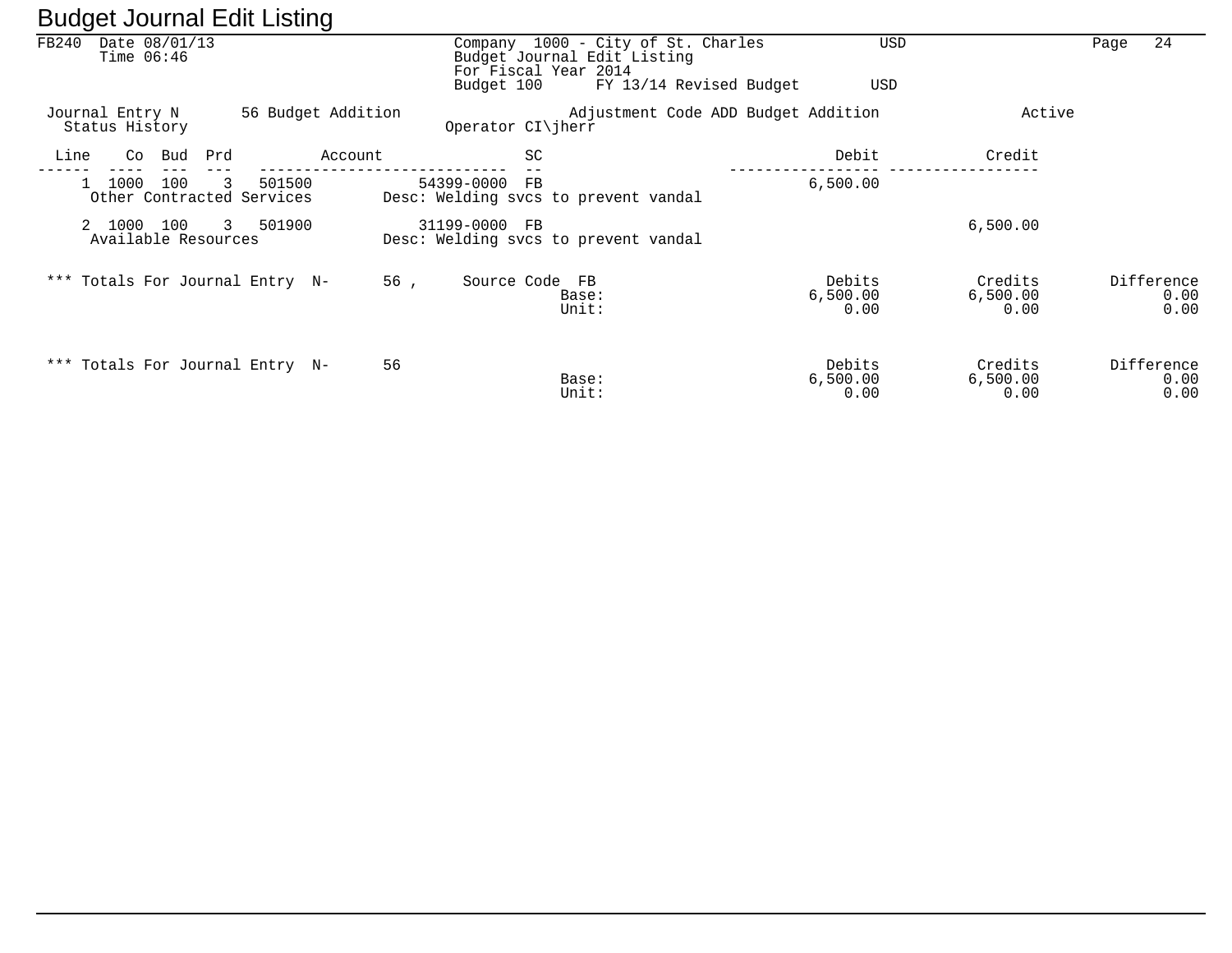| Baagot obannar Eant Elbanig                                                                   |                                                                                                                                           |                            |                             |                            |
|-----------------------------------------------------------------------------------------------|-------------------------------------------------------------------------------------------------------------------------------------------|----------------------------|-----------------------------|----------------------------|
| FB240 Date 08/01/13                                                                           | Company 1000 - City of St. Charles USD<br>Budget Journal Edit Listing<br>For Fiscal Year 2014                                             |                            |                             | 25<br>Page                 |
|                                                                                               | Budget 100 FY 13/14 Revised Budget USD                                                                                                    |                            |                             |                            |
|                                                                                               | Journal Entry N 57 Budget Transfer Majustment Code TRF Budget Transfer Active Active<br>CDerator CI\jherr Code TRF Budget Transfer Active |                            |                             |                            |
| Line<br>________________                                                                      |                                                                                                                                           | Debit                      | Credit                      |                            |
| 1 1000 100 3 100604 54250-0000 FB                                                             | Software Licenses & Subscription Desc: Bentley invoice over budget                                                                        | 103.00                     |                             |                            |
|                                                                                               | 2 1000 100 3 100604 54511-0000 FB<br>Pool Car Rental Besc: Bentley invoice over budget                                                    |                            | 103.00                      |                            |
|                                                                                               | 3 1000 100 3 100604 52300-0000 FB<br>Janitorial Supplies Desc: Janitorial supplies not budget                                             | 77.00                      |                             |                            |
|                                                                                               | 4 1000 100 3 100604 54511-0000 FB<br>Pool Car Rental                   Desc: Janitorial supplies not budget<br>54511-0000 FB              |                            | 77.00                       |                            |
| 5 1000 100 3 100650 54250-0000 FB                                                             | Software Licenses & Subscription Desc: Correct FB#51 wrong acct                                                                           | 500.00                     |                             |                            |
|                                                                                               | 6 1000 100 3 100650 54150-0000 FB<br>Consulting Services Desc: Correct FB#51 wrong acct                                                   |                            | 500.00                      |                            |
|                                                                                               | 7 1000 100 3 100510 52401-0000 FB<br>Tobiole Fluids Desc: For Vehicle Fluids-underbudget                                                  | 800.00                     |                             |                            |
|                                                                                               | 8 1000 100 3 100650 52310-0000 FB<br>Small Tools and Equipment Desc: For Vehicle Fluids-underbudget                                       |                            | 800.00                      |                            |
| 9 1000 100 3 200521<br>Parts for Equipment                                                    | 52314-0000 FB<br>Desc: Inventory parts-underbudget                                                                                        | 400.00                     |                             |                            |
| 10 1000 100 3 200521<br>Safety Supplies                                                       | 52305-0000 FB<br>Desc: Inventory parts-underbudget                                                                                        |                            | 400.00                      |                            |
| 11 1000 100 3 210541<br>Parts for Equipment                                                   | 52314-0000 FB<br>Desc: Landscaping supplies                                                                                               |                            | 500.00                      |                            |
| 12 1000 100 3 210541 52804-0000 FB<br>Landscaping/Planter Supplies Desc: Landscaping supplies |                                                                                                                                           | 500.00                     |                             |                            |
| *** Totals For Journal Entry N-                                                               | 57, Source Code FB<br>Base:<br>Unit:                                                                                                      | Debits<br>2,380.00<br>0.00 | Credits<br>2,380.00<br>0.00 | Difference<br>0.00<br>0.00 |
| *** Totals For Journal Entry N-                                                               | 57<br>Base:<br>Unit:                                                                                                                      | Debits<br>2,380.00<br>0.00 | Credits<br>2,380.00<br>0.00 | Difference<br>0.00<br>0.00 |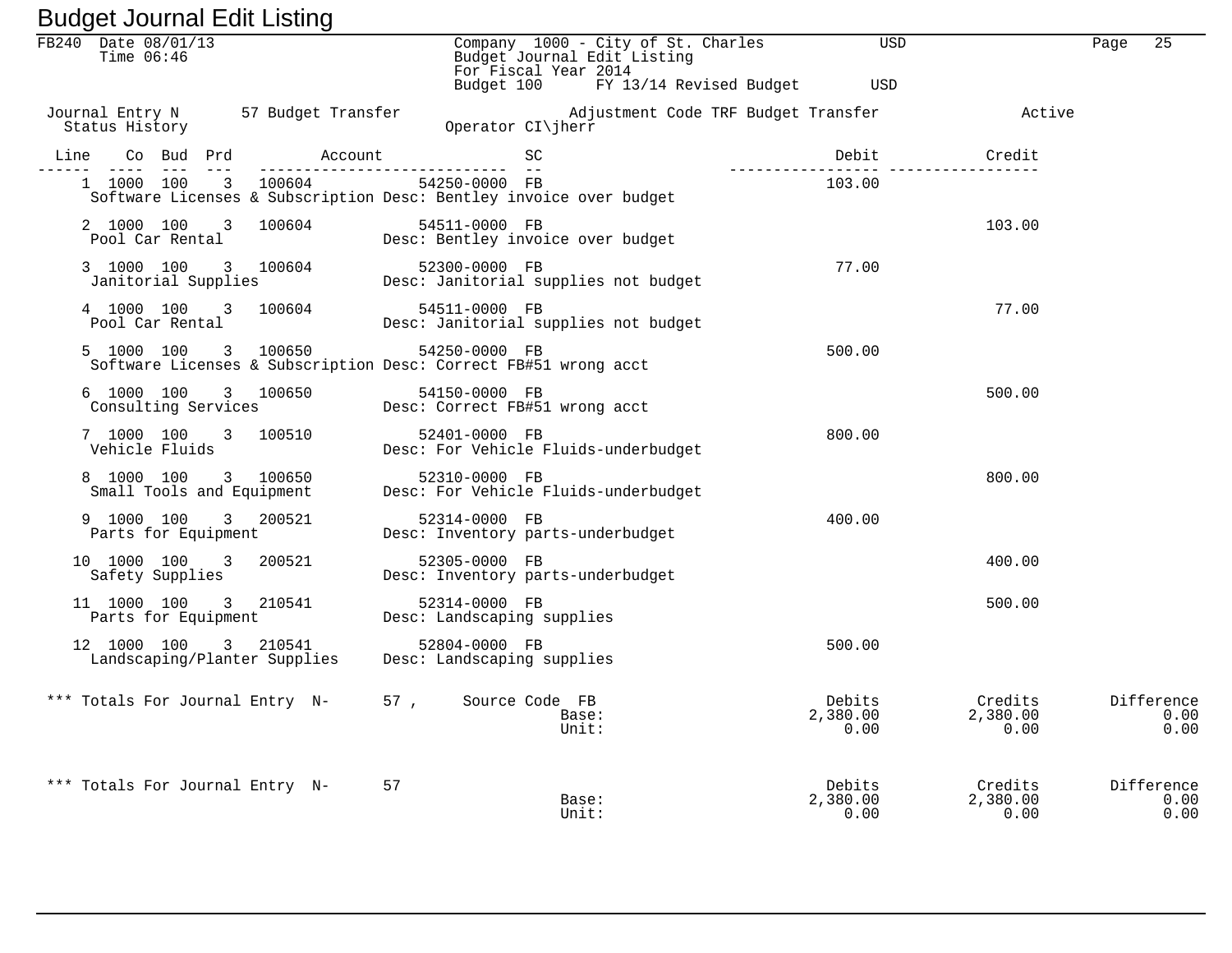|       | ັ                                  |     |              | ັ                                       |         |               |                                                                                           |                         |                              |                                                                                             |      |                            |
|-------|------------------------------------|-----|--------------|-----------------------------------------|---------|---------------|-------------------------------------------------------------------------------------------|-------------------------|------------------------------|---------------------------------------------------------------------------------------------|------|----------------------------|
| FB240 | Date 08/01/13<br>Time $06:46$      |     |              |                                         |         |               | Company 1000 - City of St. Charles<br>Budget Journal Edit Listing<br>For Fiscal Year 2014 |                         |                              | USD                                                                                         | Page | 26                         |
|       |                                    |     |              |                                         |         | Budget 100    |                                                                                           | FY 13/14 Revised Budget | USD                          |                                                                                             |      |                            |
|       | Journal Entry N<br>Status History  |     |              |                                         |         |               | Operator CI\jherr                                                                         |                         |                              | 58 Correct Budget R/F for Encumbr Adjustment Code RFE Roll Forward of Budget for Enc Active |      |                            |
| Line  | Co                                 | Bud | Prd          |                                         | Account |               | SC                                                                                        |                         | Debit                        | Credit                                                                                      |      |                            |
|       | 1000                               | 100 | 3            | 501500<br>Architectural and Engineering |         | 56202-0000    | FB<br>Desc: Reduce PO 68107-duplicate                                                     |                         |                              | 148,544.00                                                                                  |      |                            |
|       | 2 1000<br>Budget Roll Forward-PO's | 100 | $\mathbf{3}$ | 501900                                  |         | 31198-0000 FB | Desc: Reduce PO 68107-duplicate                                                           |                         | 148,544.00                   |                                                                                             |      |                            |
|       |                                    |     |              | *** Totals For Journal Entry N-         | 58.     | Source Code   | <b>FB</b><br>Base:<br>Unit:                                                               |                         | Debits<br>148,544.00<br>0.00 | Credits<br>148,544.00<br>0.00                                                               |      | Difference<br>0.00<br>0.00 |
|       |                                    |     |              | *** Totals For Journal Entry N-         | 58      |               | Base:<br>Unit:                                                                            |                         | Debits<br>148,544.00<br>0.00 | Credits<br>148,544.00<br>0.00                                                               |      | Difference<br>0.00<br>0.00 |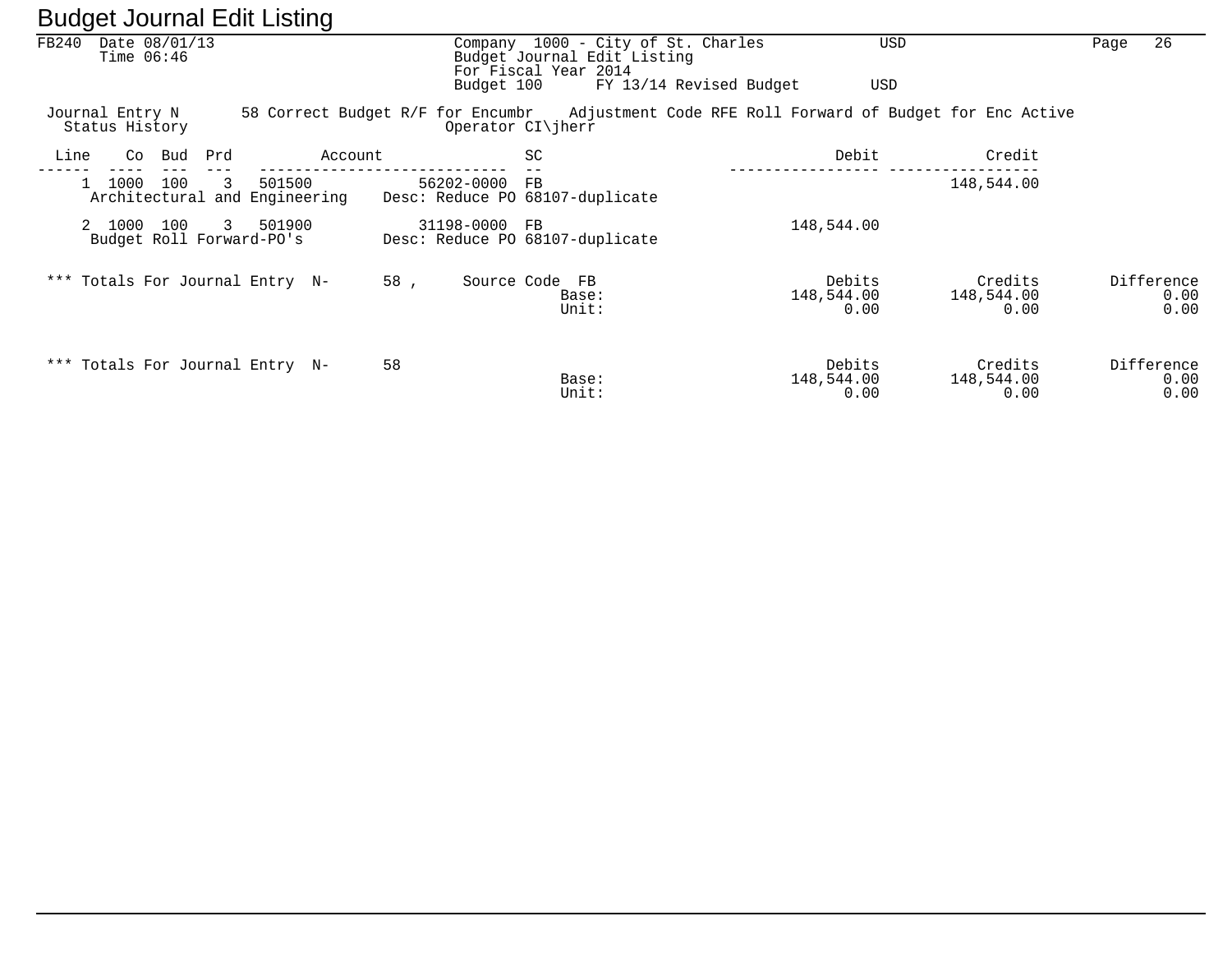|       | ັ                                 | ັ                                            |               |                                                                                           |                                     |                             |                            |
|-------|-----------------------------------|----------------------------------------------|---------------|-------------------------------------------------------------------------------------------|-------------------------------------|-----------------------------|----------------------------|
| FB240 | Date 08/01/13<br>Time $06:46$     |                                              |               | Company 1000 - City of St. Charles<br>Budget Journal Edit Listing<br>For Fiscal Year 2014 | <b>USD</b>                          |                             | 27<br>Page                 |
|       |                                   |                                              | Budget 100    | FY 13/14 Revised Budget                                                                   | USD                                 |                             |                            |
|       | Journal Entry N<br>Status History | 59 Budget Addition                           |               | Operator $CI\$ iherr                                                                      | Adjustment Code ADD Budget Addition | Active                      |                            |
| Line  | Bud<br>Co                         | Prd<br>Account                               |               | SC                                                                                        | Debit                               | Credit                      |                            |
|       | 1000<br>100                       | 501500<br>3<br>Architectural and Engineering | 56202-0000    | FB<br>Desc: Remainder of Benesch contract                                                 | 8,300.00                            |                             |                            |
|       | 2 1000 100<br>Available Resources | 3 501900                                     | 31199-0000 FB | Desc: Remainder of Benesch contract                                                       |                                     | 8,300.00                    |                            |
|       |                                   | *** Totals For Journal Entry N-              | 59,           | Source Code FB<br>Base:<br>Unit:                                                          | Debits<br>8,300.00<br>0.00          | Credits<br>8,300.00<br>0.00 | Difference<br>0.00<br>0.00 |
|       |                                   | *** Totals For Journal Entry N-              | 59            | Base:<br>Unit:                                                                            | Debits<br>8,300.00<br>0.00          | Credits<br>8,300.00<br>0.00 | Difference<br>0.00<br>0.00 |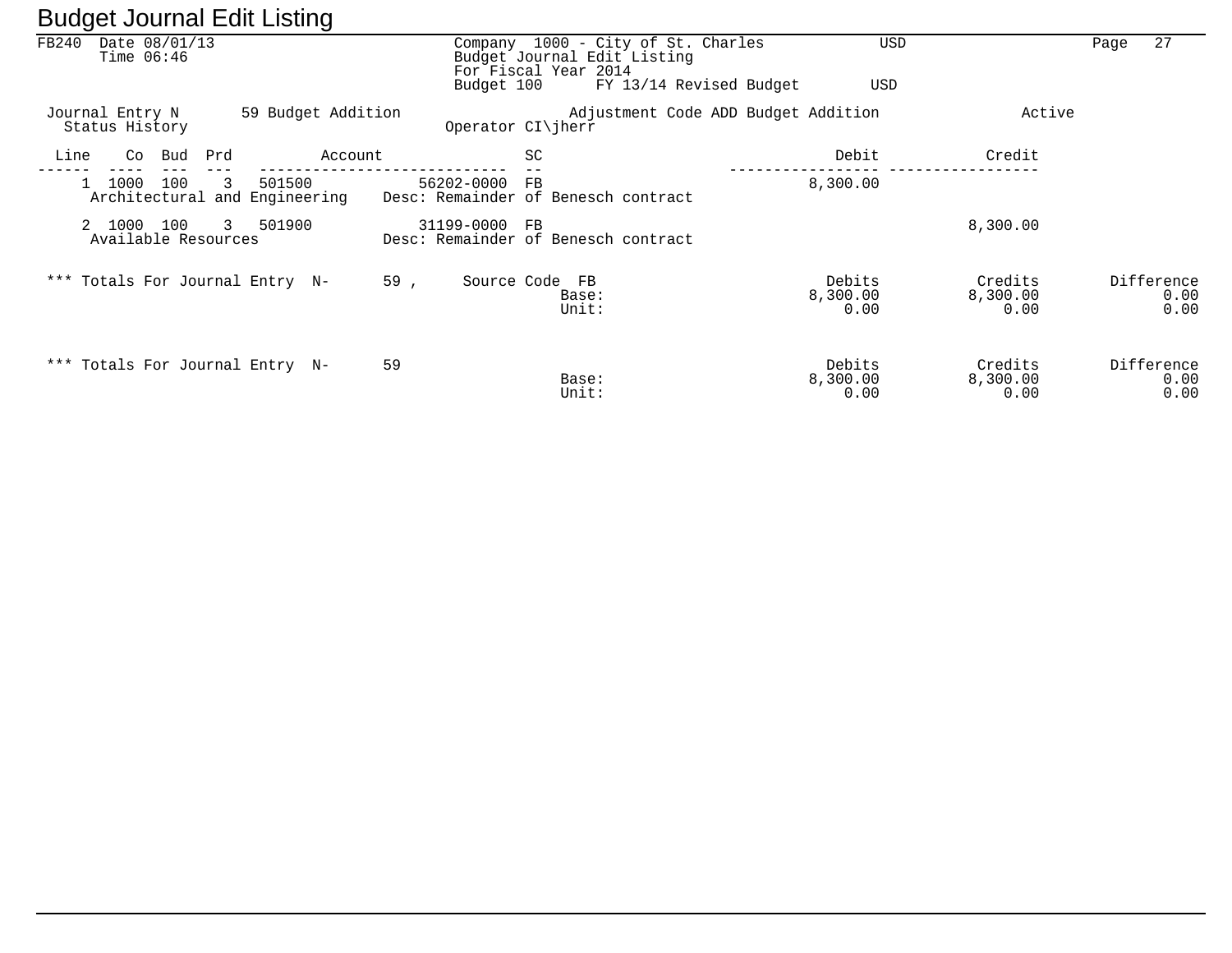| ີ     |                                     |     |        | ີ                  |                                                          |                                                                                              |                          |                           |            |              |
|-------|-------------------------------------|-----|--------|--------------------|----------------------------------------------------------|----------------------------------------------------------------------------------------------|--------------------------|---------------------------|------------|--------------|
| FB240 | Date 08/01/13<br>Time $06:46$       |     |        |                    | For Fiscal Year 2014<br>Budget 100                       | Company 1000 - City of St. Charles<br>Budget Journal Edit Listing<br>FY 13/14 Revised Budget | USD                      | <b>USD</b>                | Page       | 28           |
|       | Journal Entry N                     |     |        | 60 Budget Transfer |                                                          | Adjustment Code TRF Budget Transfer                                                          |                          | Active                    |            |              |
|       | Status History                      |     |        |                    | Operator CI\jherr                                        |                                                                                              |                          |                           |            |              |
| Line  | Bud<br>Co                           | Prd |        | Account            | SC                                                       |                                                                                              | Debit                    | Credit                    |            |              |
|       | 1000<br>100<br>New Hire Testing     | 4   | 100210 |                    | 51500-0000<br>FB.<br>Desc: For job postings not budgeted |                                                                                              |                          | 500.00                    |            |              |
|       | 2 1000<br>100<br>Employment Notices | 4   | 100210 |                    | 54532-0000<br>FB.<br>Desc: For job postings not budgeted |                                                                                              | 500.00                   |                           |            |              |
|       | *** Totals For Journal Entry N-     |     |        | 60,                | Source Code FB                                           | Base:<br>Unit:                                                                               | Debits<br>500.00<br>0.00 | Credits<br>500.00<br>0.00 | Difference | 0.00<br>0.00 |
|       | *** Totals For Journal Entry N-     |     |        | 60                 |                                                          | Base:<br>Unit:                                                                               | Debits<br>500.00<br>0.00 | Credits<br>500.00<br>0.00 | Difference | 0.00<br>0.00 |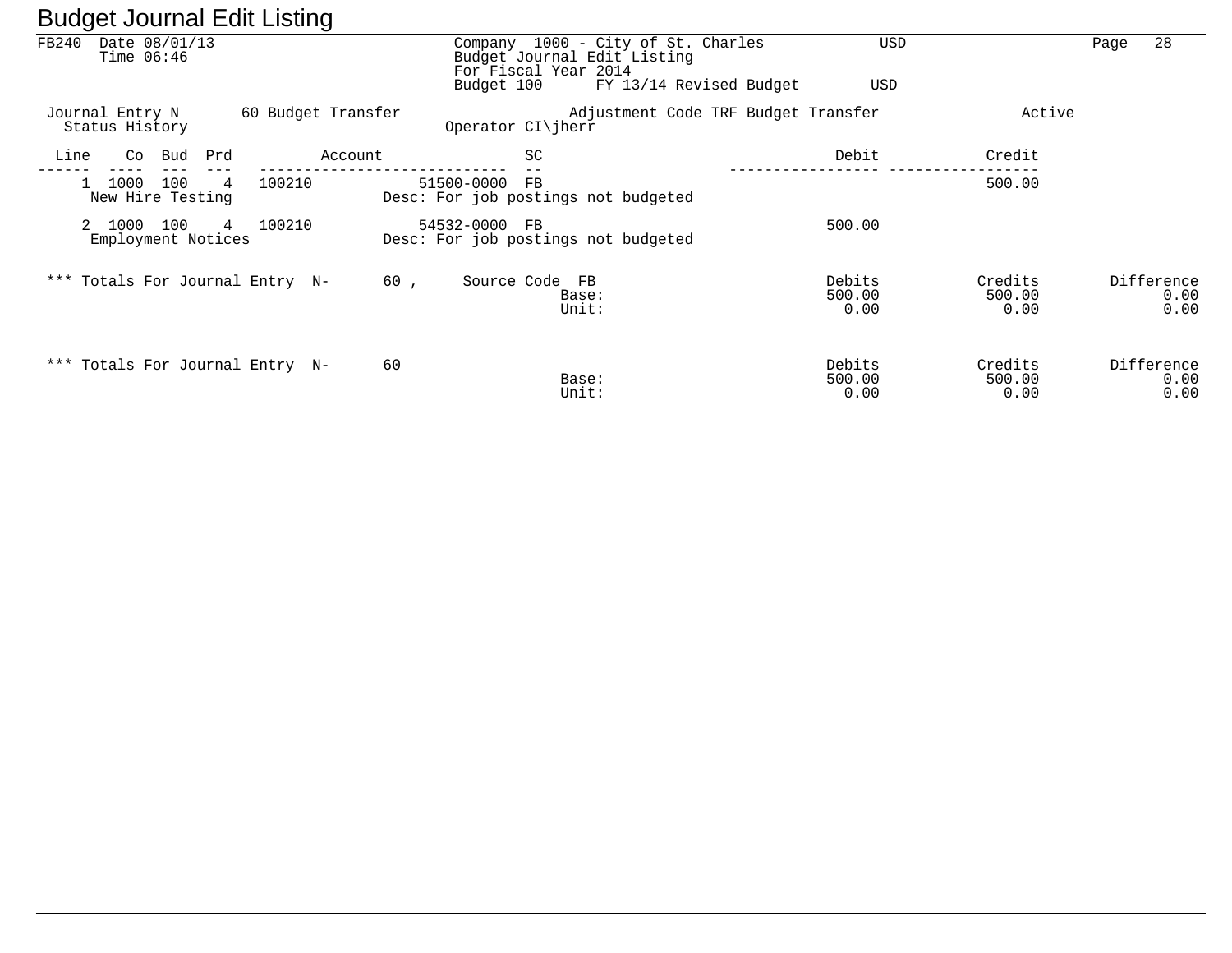| ັ                                             | ັ                  |                                                                                                                                 |                             |                              |                            |
|-----------------------------------------------|--------------------|---------------------------------------------------------------------------------------------------------------------------------|-----------------------------|------------------------------|----------------------------|
| FB240<br>Date 08/01/13<br>Time $06:46$        |                    | Company 1000 - City of St. Charles<br>Budget Journal Edit Listing<br>For Fiscal Year 2014<br>Budget 100 FY 13/14 Revised Budget | USD<br>USD                  |                              | 29<br>Page                 |
| Journal Entry N<br>Status History             | 61 Budget Addition | Adjustment Code ADD Budget Addition<br>Operator CI\jherr                                                                        |                             | Active                       |                            |
| Co Bud Prd<br>Line                            | Account            | <b>SC</b>                                                                                                                       | Debit                       | Credit                       |                            |
| 1000 100<br>$\overline{4}$<br>Police Supplies | 100301             | 52901-0000 FB<br>Desc: Cameras/RGB vandalism investig                                                                           | 1,300.00                    |                              |                            |
| 2 1000 100<br>Available Resources             | 4 100900           | 31199-0000 FB<br>Desc: Cameras/RGB vandalism investig                                                                           |                             | 1,300.00                     |                            |
| 3 1000 100<br>Obsolete and Damaged Inventory  | 4 200521           | 53001-0000 FB<br>Desc: Charge off leaking transformer                                                                           | 17,669.00                   |                              |                            |
| 4 1000 100<br>Available Resources             | 4 200900           | 31199-0000 FB<br>Desc: Charge off leaking transformer                                                                           |                             | 17,669.00                    |                            |
| *** Totals For Journal Entry N-               |                    | 61 ,<br>Source Code FB<br>Base:<br>Unit:                                                                                        | Debits<br>18,969.00<br>0.00 | Credits<br>18,969.00<br>0.00 | Difference<br>0.00<br>0.00 |
| *** Totals For Journal Entry N-               | 61                 | Base:<br>Unit:                                                                                                                  | Debits<br>18,969.00<br>0.00 | Credits<br>18,969.00<br>0.00 | Difference<br>0.00<br>0.00 |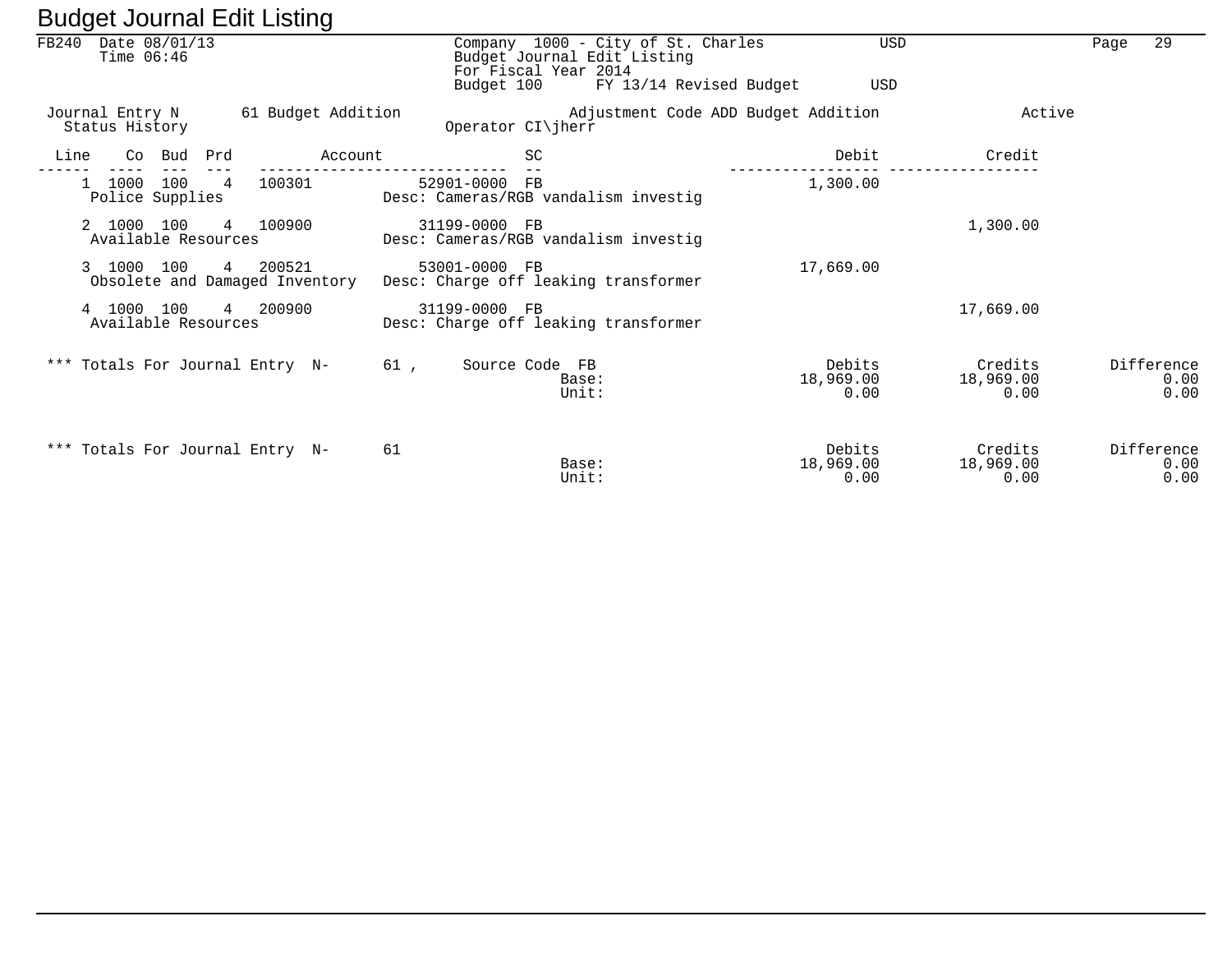|       |                                   |        |     | ີ                                      |     |                         |                                                                                           |                            |                                                           |      |                            |
|-------|-----------------------------------|--------|-----|----------------------------------------|-----|-------------------------|-------------------------------------------------------------------------------------------|----------------------------|-----------------------------------------------------------|------|----------------------------|
| FB240 | Date 08/01/13<br>Time $06:46$     |        |     |                                        |     |                         | Company 1000 - City of St. Charles<br>Budget Journal Edit Listing<br>For Fiscal Year 2014 | <b>USD</b>                 |                                                           | Page | 30                         |
|       |                                   |        |     |                                        |     | Budget 100              | FY 13/14 Revised Budget                                                                   | USD                        |                                                           |      |                            |
|       | Journal Entry N<br>Status History |        |     | 62 R/F for Encumbrances                |     | Operator $CI\ $ herr    |                                                                                           |                            | Adjustment Code RFE Roll Forward of Budget for Enc Active |      |                            |
| Line  |                                   | Co Bud | Prd | Account                                |     | SC                      |                                                                                           | Debit                      | Credit                                                    |      |                            |
|       | 1000                              | 100    | 4   | 100501<br>Repair & Maint - Traffic Sig |     | 54458-0000<br><b>FB</b> | Desc: R/F PO 75099 IDOT Signal Maint                                                      | 2,948.00                   |                                                           |      |                            |
|       | 2 1000                            | 100    |     | 4 100900<br>Budget Roll Forward-PO's   |     | 31198-0000 FB           | Desc: R/F PO 75099 IDOT Signal Maint                                                      |                            | 2,948.00                                                  |      |                            |
|       |                                   |        |     | *** Totals For Journal Entry N-        | 62, | Source Code FB          | Base:<br>Unit:                                                                            | Debits<br>2,948.00<br>0.00 | Credits<br>2,948.00<br>0.00                               |      | Difference<br>0.00<br>0.00 |
|       |                                   |        |     | *** Totals For Journal Entry N-        | 62  |                         | Base:<br>Unit:                                                                            | Debits<br>2,948.00<br>0.00 | Credits<br>2,948.00<br>0.00                               |      | Difference<br>0.00<br>0.00 |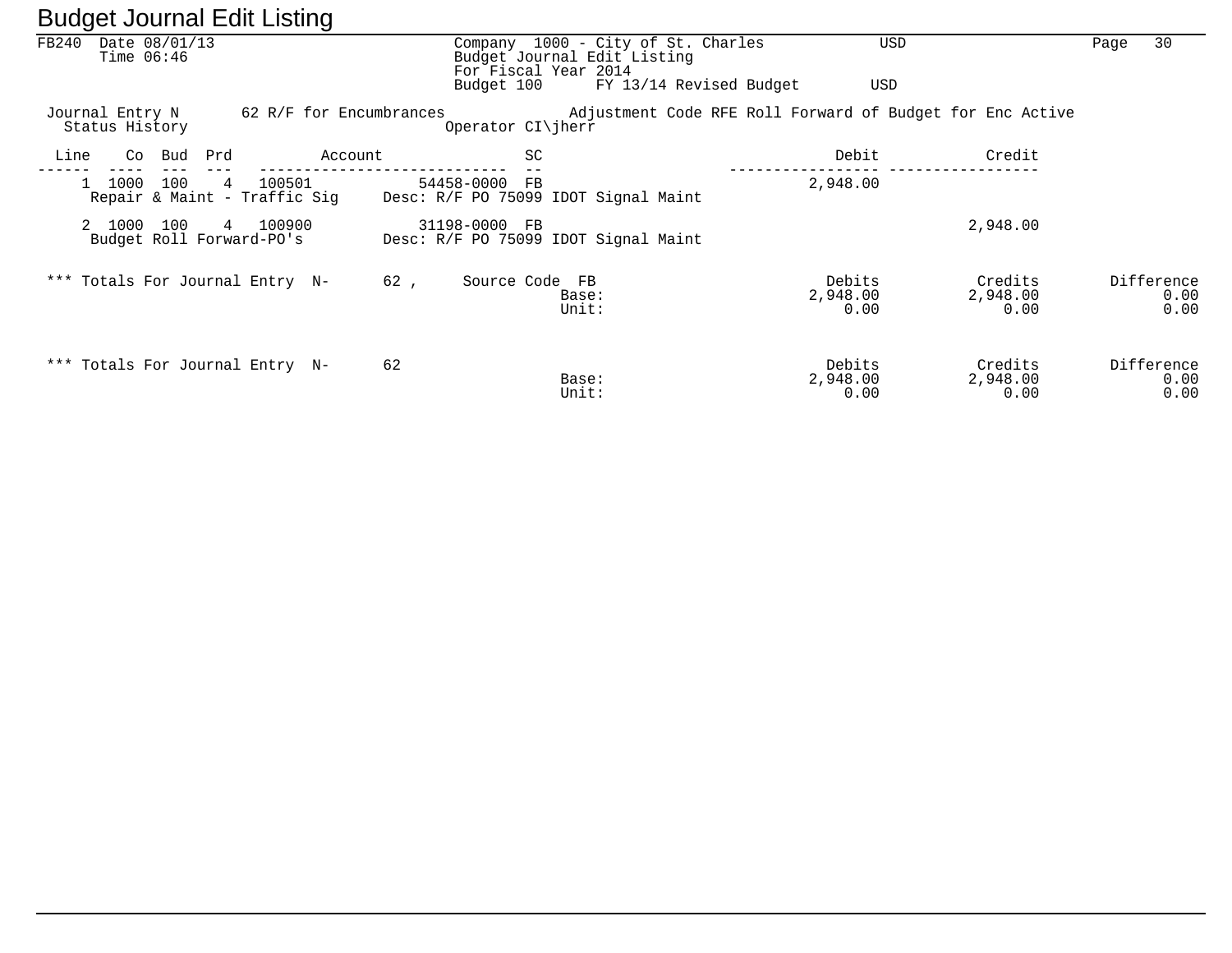|       | $-$ a agor $ -$ and $     -$        |            |   |                                                                      |         |     |                                            |                      |                                                                   |                                |                                 |                            |
|-------|-------------------------------------|------------|---|----------------------------------------------------------------------|---------|-----|--------------------------------------------|----------------------|-------------------------------------------------------------------|--------------------------------|---------------------------------|----------------------------|
| FB240 | Date 08/01/13<br>Time $06:46$       |            |   |                                                                      |         |     |                                            | For Fiscal Year 2014 | Company 1000 - City of St. Charles<br>Budget Journal Edit Listing | <b>USD</b>                     |                                 | 31<br>Page                 |
|       |                                     |            |   |                                                                      |         |     | Budget 100                                 |                      | FY 13/14 Revised Budget                                           | USD                            |                                 |                            |
|       | Status History                      |            |   | Journal Entry N 63 Budget Transfer                                   |         |     | Operator CI\jherr                          |                      | Adjustment Code TRF Budget Transfer                               |                                | Active                          |                            |
| Line  |                                     | Co Bud Prd |   |                                                                      | Account |     |                                            | <b>SC</b>            |                                                                   | Debit                          | Credit                          |                            |
|       | 1000 100                            |            | 4 | 100220<br>Software Licenses & Subscription Desc: For Adobe Photoshop |         |     | 54250-0000 FB                              |                      |                                                                   | 600.00                         |                                 |                            |
|       | 2 1000 100<br>Registration and Fees |            | 4 | 100220                                                               |         |     | 51300-0000 FB<br>Desc: For Adobe Photoshop |                      |                                                                   |                                | 600.00                          |                            |
|       |                                     |            |   | *** Totals For Journal Entry N-                                      |         | 63, |                                            | Source Code FB       | Base:<br>Unit:                                                    | Debits<br>600.00<br>0.00       | Credits<br>600.00<br>0.00       | Difference<br>0.00<br>0.00 |
|       |                                     |            |   | *** Totals For Journal Entry N-                                      |         | 63  |                                            |                      | Base:<br>Unit:                                                    | Debits<br>600.00<br>0.00       | Credits<br>600.00<br>0.00       | Difference<br>0.00<br>0.00 |
|       | *** Totals For Company              |            |   | 1000                                                                 |         |     |                                            |                      | Base:<br>Unit:                                                    | Debits<br>7,975,273.00<br>0.00 | Credits<br>7,975,273.00<br>0.00 | Difference<br>0.00<br>0.00 |
|       | *** Totals For Report               |            |   |                                                                      |         |     |                                            |                      | Base:<br>Unit:                                                    | Debits<br>7,975,273.00<br>0.00 | Credits<br>7,975,273.00<br>0.00 | Difference<br>0.00<br>0.00 |